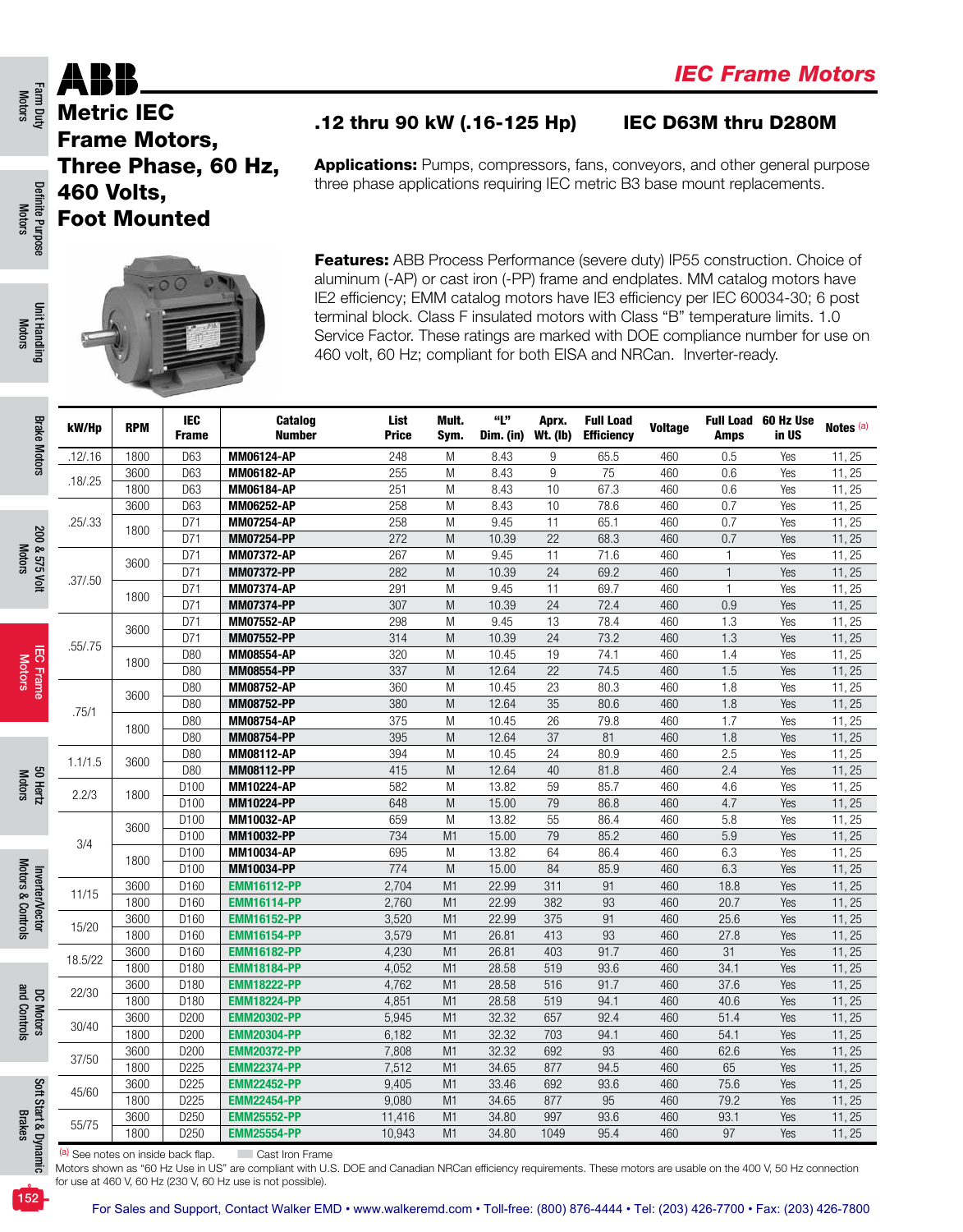

### *IEC Frame Motors*

## Metric IEC Frame Motors, Three Phase, 60 Hz, 460 Volts, Foot Mounted

| kW/Hp  | <b>RPM</b> | IEC<br><b>Frame</b> | <b>Catalog</b><br><b>Number</b> | List<br><b>Price</b> | Mult.<br>Svm.  | 661.99<br>Dim. (in) | Aprx.<br><b>Wt. (Ib)</b> | <b>Full Load</b><br><b>Efficiency</b> | <b>Voltage</b> | <b>Full Load</b><br>Amps | 60 Hz Use<br>in US | Notes <sup>(a)</sup> |
|--------|------------|---------------------|---------------------------------|----------------------|----------------|---------------------|--------------------------|---------------------------------------|----------------|--------------------------|--------------------|----------------------|
| 75/100 | 3600       | D <sub>280</sub>    | <b>EMM28752-PP</b>              | 12,599               | M1             | 34.80               | 1466                     | 94.1                                  | 460            | 130                      | Yes                | 11, 25               |
|        | 1800       | D <sub>280</sub>    | <b>EMM28754-PP</b>              | 12.190               | M1             | 34.80               | 1466                     | 95.4                                  | 460            | 133                      | Yes                | 11, 25               |
|        | 3600       | D280                | <b>EMM28902-PP</b>              | 15.147               | M1             | 34.80               | 1598                     | 95                                    | 460            | 154                      | Yes                | 11, 25               |
| 90/125 | 1800       | D <sub>280</sub>    | <b>EMM28904-PP</b>              | 14.258               | M <sub>1</sub> | 34.80               | 1598                     | 95.4                                  | 460            | 159                      | Yes                | 11, 25               |

(a) See notes on inside back flap.

Motors shown as "60 Hz Use in US" are compliant with U.S. DOE and Canadian NRCan efficiency requirements. These motors are usable on the 400 V, 50 Hz connection for use at 460 V, 60 Hz (230 V, 60 Hz use is not possible).

**Cast Iron Frame** 

Farm Duty Motors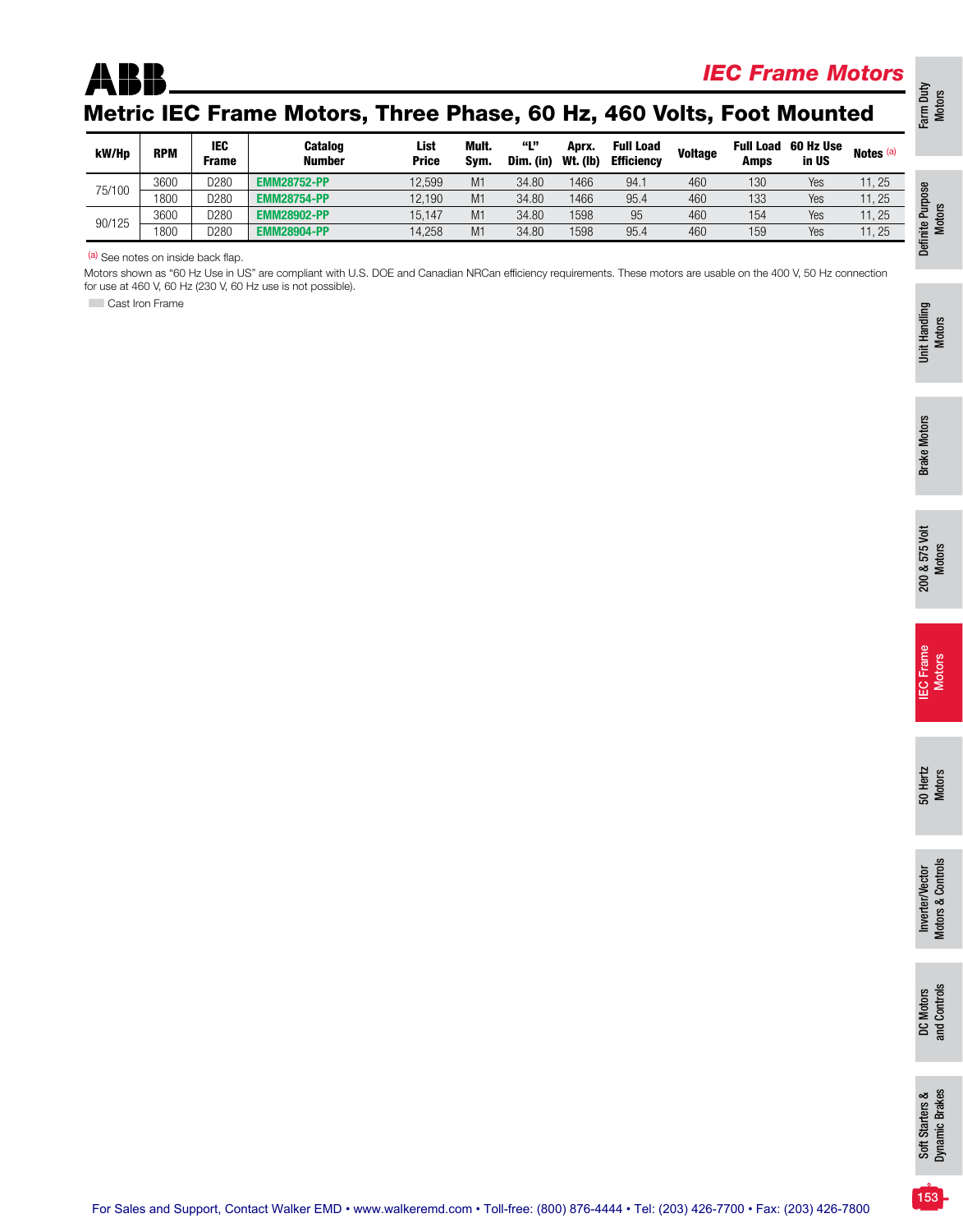

Metric IEC Frame Motors, Three Phase, 60 Hz, 460 Volts, B5 Flange



### .12 thru 22 kW (.16-30 Hp) IEC D63D thru D180D

Applications: Pumps, compressors, fans, conveyors, and other general purpose three phase applications requiring IEC metric B5 flange mount replacements.

Features: ABB Process Performance (severe duty) IP55 construction. Aluminum frame and endplates. Conforms to IEC 60034-30; 6 post terminal block. Class F insulated motors that operates within Class "B" temperature limits. 1.0 Service Factor. These ratings are marked with DOE compliance number for use on 460 volt, 60 Hz; compliant for both EISA and NRCan. Suitable for mounting in any position. Inverter-ready.

| kW/Hp    | <b>RPM</b> | <b>IEC</b><br><b>Frame</b> | <b>Catalog</b><br><b>Number</b> | List<br><b>Price</b> | Mult.<br>Sym.  | "L"<br>Dim. (in) | Aprx.<br><b>Wt. (lb)</b> | <b>Full Load</b><br><b>Efficiency</b> | <b>Voltage</b> | <b>Full Load</b><br>Amps | 60 Hz Use<br>in US | Notes <sup>(a)</sup> |
|----------|------------|----------------------------|---------------------------------|----------------------|----------------|------------------|--------------------------|---------------------------------------|----------------|--------------------------|--------------------|----------------------|
| .12/.16  | 1800       | D63                        | <b>MVM06124D-AP</b>             | 291                  | M              | 8.43             | 9                        | 65.5                                  | 460            | 0.5                      | Yes                | 11, 25               |
| .18/0.25 | 3600       | D63                        | MVM06182D-AP                    | 284                  | M              | 8.43             | 9                        | 75                                    | 460            | 0.6                      | Yes                | 11, 25               |
|          | 1800       | D63                        | MVM06184D-AP                    | 294                  | M              | 8.43             | 10                       | 67.3                                  | 460            | 0.6                      | Yes                | 11, 25               |
| .25/.33  | 3600       | D63                        | MVM06252D-AP                    | 289                  | M              | 8.43             | 10                       | 78.6                                  | 460            | 0.7                      | Yes                | 11, 25               |
|          | 1800       | D71                        | MVM07254D-AP                    | 308                  | M              | 9.45             | 11                       | 65.1                                  | 460            | 0.7                      | Yes                | 11, 25               |
| .37/.5   | 3600       | D71                        | <b>MVM07372D-AP</b>             | 315                  | M              | 9.45             | 11                       | 71.6                                  | 460            |                          | Yes                | 11, 25               |
|          | 1800       | D71                        | MVM07374D-AP                    | 341                  | M              | 9.45             | 11                       | 69.7                                  | 460            |                          | Yes                | 11, 25               |
| .55/.75  | 3600       | D71                        | MVM07552D-AP                    | 348                  | M              | 9.45             | 11                       | 78.4                                  | 460            | 1.3                      | Yes                | 11, 25               |
|          | 1800       | D80                        | MVM08554D-AP                    | 372                  | M              | 10.45            | 19                       | 74.1                                  | 460            | 1.4                      | Yes                | 11, 25               |
| .75/1    | 3600       | D80                        | MVM08752D-AP                    | 413                  | M              | 10.45            | 23                       | 80.3                                  | 460            | 1.8                      | Yes                | 11, 25               |
|          | 1800       | D80                        | <b>MVM08754D-AP</b>             | 420                  | M              | 10.45            | 20                       | 79.8                                  | 460            | 1.7                      | Yes                | 11, 25               |
| 1.1/1.5  | 3600       | D80                        | MVM08112D-AP                    | 444                  | M              | 10.45            | 24                       | 80.9                                  | 460            | 2.5                      | Yes                | 11, 25               |
| 2.2/3    | 1800       | D <sub>100</sub>           | <b>MVM10224D-AP</b>             | 648                  | M <sub>1</sub> | 13.82            | 55                       | 86.4                                  | 460            | 4.6                      | Yes                | 11, 25               |
| 3/4      | 3600       | D <sub>100</sub>           | MVM10032D-AP                    | 727                  | M <sub>1</sub> | 13.82            | 55                       | 86.4                                  | 460            | 5.8                      | Yes                | 11, 25               |
|          | 1800       | D <sub>100</sub>           | MVM10034D-AP                    | 774                  | M <sub>1</sub> | 13.82            | 64                       | 85.7                                  | 460            | 6.3                      | Yes                | 11, 25               |
| 11/15    | 1800       | D <sub>160</sub>           | <b>MVM16114D-AP</b>             | 1.995                | M <sub>1</sub> | 22.99            | 234                      | 91                                    | 460            | 20.9                     | Yes                | 11, 25               |
| 15/20    | 1800       | D <sub>160</sub>           | <b>MVM16154D-AP</b>             | 2,540                | M <sub>1</sub> | 26.81            | 273                      | 91                                    | 460            | 28.5                     | Yes                | 11, 25               |
| 18.5/22  | 1800       | D <sub>180</sub>           | <b>MVM18184D-AP</b>             | 2,938                | M <sub>1</sub> | 28.58            | 338                      | 91                                    | 460            | 34.5                     | Yes                | 11, 25               |
| 22/30    | 1800       | D <sub>180</sub>           | <b>MVM18224D-AP</b>             | 3,480                | M <sub>1</sub> | 28.58            | 375                      | 91                                    | 460            | 40.9                     | Yes                | 11, 25               |

(a) See notes on inside back flap.

Motors shown as "60 Hz Use in US" are compliant with U.S. DOE and Canadian NRCan efficiency requirements. These motors are usable on the 400 V, 50 Hz connection for use at 460 V, 60 Hz (230 V, 60 Hz use is not possible).

Farm Duty<br>Motors

Motors 50 Hertz

> Inverter/Vector Motors & Controls

Motors & Controls Inverter/Vector

> DC Motors and Controls

and Controls

Soft Start & Dynamic Brakes

Soft Start & Dynamic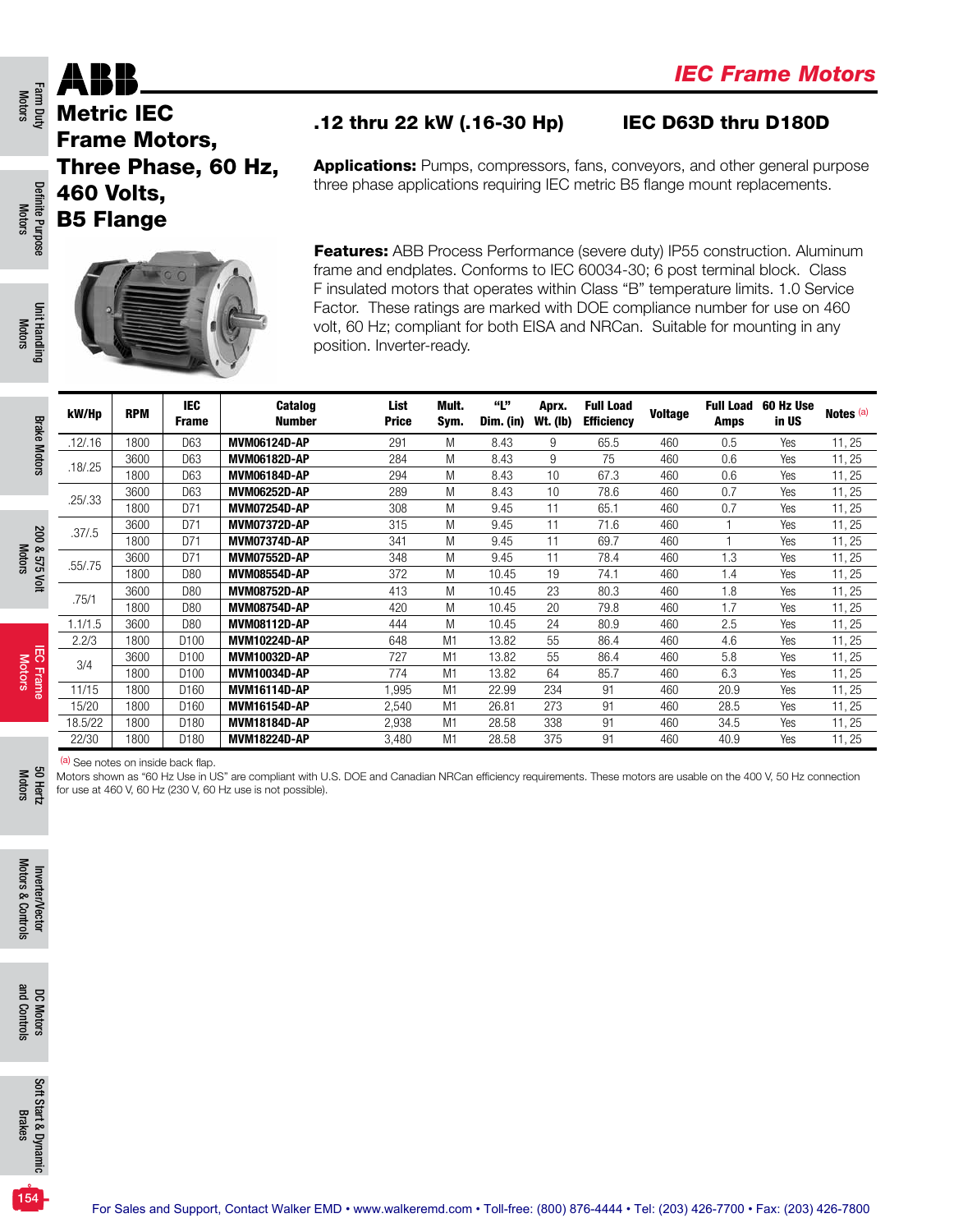### Metric IEC Frame Motors, Three Phase, 60 Hz, 230/460 Volts

0.18 thru 1.5 kW (.25 thru 2 Hp) IEC D63 thru D90L

Applications: Replacement motors for equipment made in Europe requiring IEC metric frame mounting.



Features: Class F insulated motor with 1.15 service factor or higher that operates within class "B" temperature limits at rated horsepower. IP55 weather proof enclosure, aluminum frame construction. Recognized to both U.S. and Canadian requirements by U.L.

| kW/Hp     | <b>RPM</b>   | IEC<br><b>Frame</b> | <b>Catalog</b><br><b>Number</b>    | List<br><b>Price</b> | Mult.<br>Sym.            | "L"<br>Dim. (in)          | Aprx.<br><b>Wt. (lb)</b> | <b>Full Load</b><br><b>Efficiency</b> | 60 Hz<br><b>Voltage</b> | Amps         | <b>Full Load 60 Hz Use</b><br>in US | Notes (a)                          | Ŝ                                    |
|-----------|--------------|---------------------|------------------------------------|----------------------|--------------------------|---------------------------|--------------------------|---------------------------------------|-------------------------|--------------|-------------------------------------|------------------------------------|--------------------------------------|
|           |              |                     |                                    |                      | <b>B3, Foot Mounted</b>  |                           |                          |                                       |                         |              |                                     |                                    |                                      |
|           | 3600         | D63                 | <b>MM5100</b>                      | 272                  | K                        | 8.74                      | 9                        | 93                                    | 230/460                 | 47           | Yes                                 | 48                                 |                                      |
| .18 / .25 | 1800         | D63                 | MM5150                             | 285                  | Κ                        | 8.74                      | 12                       | 93                                    | 230/460                 | 47           | Yes                                 | 48                                 | <b>Brake Motors</b>                  |
| .25/.33   | 3600         | D63                 | <b>MM5200</b>                      | 294                  | Κ                        | 8.74                      | 10                       | 93                                    | 230/460                 | 47           | Yes                                 | 48                                 |                                      |
|           | 1800         | D71                 | <b>MM5250</b>                      | $\overline{300}$     | Κ                        | 9.60                      | 11                       | 93                                    | 230/460                 | 47           | Yes                                 | 48                                 |                                      |
| .37/.50   | 3600         | D71                 | <b>MM5300</b>                      | 306                  | Κ                        | 9.60                      | 13                       | 93                                    | 230/460                 | 47           | Yes                                 | 48                                 |                                      |
|           | 1800         | D71                 | MM5350                             | 338                  | Κ                        | 9.60                      | 16                       | 93                                    | 230/460                 | 47           | Yes                                 | 48                                 |                                      |
| .55/.75   | 3600         | D71                 | MM5400                             | 345                  | Κ                        | 9.60                      | 17                       | 93                                    | 230/460                 | 47           | Yes                                 | 48                                 |                                      |
|           | 1800         | D80                 | <b>MM5450</b>                      | 378                  | Κ                        | 11.26                     | $\overline{22}$          | $\overline{93}$                       | 230/460                 | 47           | Yes                                 | 48                                 | 200 & 575 Volt                       |
| .75/1     | 3600         | D80                 | <b>MM5500</b>                      | 392                  | Κ                        | 11.26                     | 20                       | 93                                    | 230/460                 | 47           | Yes                                 | 48                                 |                                      |
|           | 1800         | D80                 | <b>MM5550</b>                      | 411                  | Κ                        | 11.26                     | 20                       | 93                                    | 230/460                 | 47           | Yes                                 | 48                                 |                                      |
| 1.1/1.5   | 3600         | D80                 | <b>MM5600</b>                      | 452                  | Κ                        | 11.26                     | $\overline{23}$          | 93                                    | 230/460                 | 47           | Yes                                 | 48                                 |                                      |
|           | 1800         | <b>D90S</b>         | <b>EMM5650</b>                     | 675                  | K                        | 11.93                     | 28                       | 94.1                                  | 230/460                 | 48           | Yes                                 | $\overline{48}$                    |                                      |
| 1.5/2     | 3600         | <b>D90S</b>         | <b>EMM5700</b>                     | 763                  | K                        | 11.93                     | 36                       | 94.1                                  | 230/460                 | 48           | Yes                                 | $\overline{48}$                    |                                      |
|           | 1800         | <b>D90L</b>         | <b>EMM5750</b>                     | 835                  | K                        | 12.91                     | 39                       | 94.1                                  | 230/460                 | 48           | Yes                                 | $\overline{48}$                    |                                      |
|           |              |                     |                                    |                      |                          | <b>B5, Flange Mounted</b> |                          |                                       |                         |              |                                     |                                    | IEC Frame<br>Motors                  |
| .18 / .25 | 3600         | D63D                | <b>MVM5100D</b>                    | 285                  | Κ                        | 8.74                      | 10                       | 86.5                                  | 230/460                 | 15.7         | Yes                                 | 48                                 |                                      |
|           | 1800         | D63D                | <b>MVM5150D</b>                    | 308                  | K                        | 8.74                      | 13                       | 86.5                                  | 230/460                 | 15.7         | Yes                                 | 48                                 |                                      |
| .25/.33   | 3600         | D63D                | <b>MVM5200D</b>                    | 320                  | Κ                        | 8.74                      | 11                       | 86.5                                  | 230/460                 | 15.7         | Yes                                 | 48                                 |                                      |
|           | 1800         | D71D                | <b>MVM5250D</b>                    | 329                  | Κ                        | 9.60                      | 12                       | 86.5                                  | 230/460                 | 15.7         | Yes                                 | 48                                 |                                      |
| .37/.50   | 3600         | D71D                | <b>MVM5300D</b>                    | 345                  | Κ                        | 9.60                      | 14                       | 86.5                                  | 230/460                 | 15.7         | Yes                                 | 48                                 |                                      |
|           | 1800         | D71D                | <b>MVM5350D</b>                    | 359                  | Κ                        | 9.60                      | 17                       | 86.5                                  | 230/460                 | 15.7         | Yes                                 | 48                                 |                                      |
| .55/.75   | 3600         | D71D                | <b>MVM5400D</b>                    | 362                  | Κ                        | 9.60                      | 18<br>$\overline{23}$    | 86.5<br>86.5                          | 230/460<br>230/460      | 15.7<br>15.7 | Yes                                 | $\overline{48}$<br>$\overline{48}$ |                                      |
|           | 1800<br>3600 | D80D<br><b>D80D</b> | <b>MVM5450D</b><br><b>MVM5500D</b> | 404<br>418           | Κ<br>K                   | 11.26<br>11.26            | 21                       | 86.5                                  | 230/460                 | 15.7         | Yes<br>Yes                          | 48                                 | 50 Hertz<br>Motors                   |
| .75/1     |              | <b>D80D</b>         | <b>MVM5550D</b>                    |                      |                          |                           | 24                       |                                       | 230/460                 |              | Yes                                 | $\overline{48}$                    |                                      |
|           | 1800<br>3600 | D80D                | <b>MVM5600D</b>                    | 443<br>475           | Κ<br>Κ                   | 11.26<br>11.26            | $\overline{24}$          | 86.5<br>86.5                          | 230/460                 | 15.7<br>15.7 | Yes                                 | $\overline{48}$                    |                                      |
| 1.1/1.5   | 1800         | D90SD               | <b>EMVM5650D</b>                   | 572                  | K                        | 12.09                     | $\overline{29}$          | 94.1                                  | 230/460                 | 48           | Yes                                 | 48                                 |                                      |
|           | 3600         | D90SD               | <b>EMVM5700D</b>                   | 624                  | K                        | 12.09                     | 37                       | 94.1                                  | 230/460                 | 48           | Yes                                 | 48                                 |                                      |
| 1.5/2     | 1800         | D90LD               | <b>EMVM5750D</b>                   | 640                  | K                        | 12.09                     | 37                       | 94.1                                  | 230/460                 | 48           | Yes                                 | 48                                 |                                      |
|           |              |                     |                                    |                      | <b>B14, Face Mounted</b> |                           |                          |                                       |                         |              |                                     |                                    | Inverter/Vector<br>Motors & Controls |
|           | 3600         | <b>D63C</b>         | <b>MVM5100C</b>                    | 281                  | Κ                        | 8.74                      | 9                        | 86.5                                  | 230/460                 | 15.7         | Yes                                 | 48                                 |                                      |
| .18 / .25 | 1800         | <b>D63C</b>         | <b>MVM5150C</b>                    | 304                  | Κ                        | 8.74                      | 12                       | 86.5                                  | 230/460                 | 15.7         | Yes                                 | 48                                 |                                      |
|           | 3600         | D63C                | <b>MVM5200C</b>                    | 315                  | Κ                        | 8.74                      | 10                       | 86.5                                  | 230/460                 | 15.7         | Yes                                 | $\overline{48}$                    |                                      |
| .25/.33   | 1800         | D71C                | <b>MVM5250C</b>                    | 324                  | Κ                        | 9.60                      | 11                       | 86.5                                  | 230/460                 | 15.7         | Yes                                 | 48                                 |                                      |
|           | 3600         | D71C                | <b>MVM5300C</b>                    | 333                  | Κ                        | 9.60                      | 13                       | 86.5                                  | 230/460                 | 15.7         | Yes                                 | 48                                 |                                      |
| .37/.50   | 1800         | D71C                | <b>MVM5350C</b>                    | 355                  | Κ                        | 9.60                      | 16                       | 86.5                                  | 230/460                 | 15.7         | Yes                                 | $\overline{48}$                    |                                      |
|           | 3600         | D71C                | <b>MVM5400C</b>                    | 359                  | Κ                        | 9.60                      | 17                       | 86.5                                  | 230/460                 | 15.7         | Yes                                 | $\overline{48}$                    |                                      |
| .55/.75   | 1800         | <b>D80C</b>         | <b>MVM5450C</b>                    | 397                  | K                        | 11.26                     | 22                       | 86.5                                  | 230/460                 | 15.7         | Yes                                 | $\overline{48}$                    | DC Motors<br>and Controls            |
|           | 3600         | <b>D80C</b>         | <b>MVM5500C</b>                    | 412                  | K                        | 11.26                     | 20                       | 86.5                                  | 230/460                 | 15.7         | Yes                                 | 48                                 |                                      |
| .75/1     | 1800         | <b>D80C</b>         | <b>MVM5550C</b>                    | 432                  | K                        | 11.26                     | 23                       | 86.5                                  | 230/460                 | 15.7         | Yes                                 | $\overline{48}$                    |                                      |
|           | 3600         | <b>D80C</b>         | <b>MVM5600C</b>                    | 475                  | Κ                        | 11.26                     | 23                       | 86.5                                  | 230/460                 | 15.7         | Yes                                 | 48                                 |                                      |
| 1.1/1.5   | 1800         | D90SC               | <b>EMVM5650C</b>                   | 560                  | Κ                        | 12.09                     | 28                       | 94.1                                  | 230/460                 | 48           | Yes                                 | 48                                 | Starters &<br>mic Brakes             |
|           | 3600         | D90SC               | <b>EMVM5700C</b>                   | 607                  | K                        | 12.09                     | 36                       | 94.1                                  | 230/460                 | 48           | Yes                                 | 48                                 |                                      |
| 1.5/2     | 1800         | D90LC               | <b>EMVM5750C</b>                   | 624                  | K                        | 12.09                     | 39                       | 94.1                                  | 230/460                 | 48           | Yes                                 | 48                                 |                                      |

(a) See notes on inside back flap.

Unit Handling<br>Motors

Unit Handling

Farm Duty Motors

Definite Purpose Definite Purpose<br>Motors

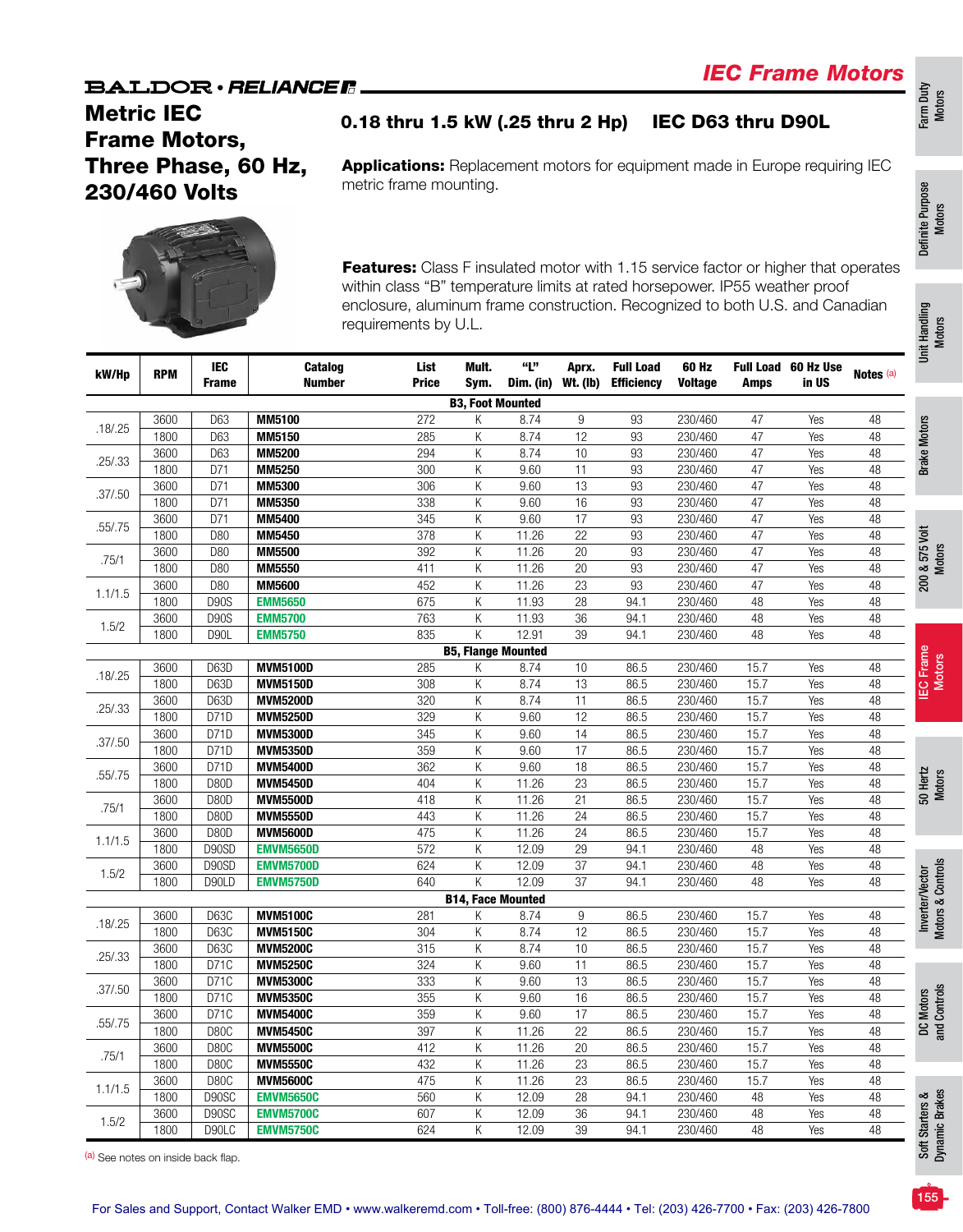Metric IEC Frame Motors, Three Phase, 60 Hz, 575 Volts

Definite Purpose Definite Purpose Motors

Farm Duty<br>Motors

Farm Duty Definite Purpose Unit Handling Brake Motors 200 & 575 Volt IEC Frame SO Hertz to Shertz Hoverter/Vector<br>Motors Motors Motors Motors Motors Motors Motors Motors Motors Motors Motors Motors And and Controls Brakes Unit Handlir Unit Handling Motors

**Brake Motors** Brake Motors

### 0.18 thru 1.5 kW (.25 thru 2 Hp) IEC D63 thru D90L

Applications: Replacement motors for equipment made in Europe requiring IEC metric frame mounting.



Features: Class F insulated motor with 1.15 service factor or higher that operates within class "B" temperature limits at rated horsepower. IP55 weather proof enclosure, aluminum frame construction. Recognized to both U.S. and Canadian requirements by U.L.

| 0                   | kW/Hp     | <b>RPM</b>   | <b>IEC</b><br><b>Frame</b> | Catalog<br><b>Number</b> | List<br><b>Price</b>    | Mult.<br>Sym.             | "L"<br>Dim. (in) Wt. (lb) | Aprx.                 | <b>Full Load</b><br><b>Efficiency</b> | 60 Hz<br><b>Voltage</b> | Amps         | Full Load 60 Hz Use<br>in US | Notes (a) |
|---------------------|-----------|--------------|----------------------------|--------------------------|-------------------------|---------------------------|---------------------------|-----------------------|---------------------------------------|-------------------------|--------------|------------------------------|-----------|
|                     |           |              |                            |                          |                         | <b>B3, Foot Mounted</b>   |                           |                       |                                       |                         |              |                              |           |
| <b>Brake Motors</b> | .18 / .25 | 3600         | D63                        | MM5100-5                 | 272                     | Κ                         | 8.74                      | 9                     | 93                                    | 575                     | 47           | Yes                          |           |
|                     |           | 1800         | D63                        | MM5150-5                 | 285                     | Κ                         | 8.74                      | 12                    | 93                                    | 575                     | 47           | Yes                          |           |
|                     | .25/.33   | 3600         | D63                        | MM5200-5                 | 294                     | Κ                         | 8.74                      | 10                    | 93                                    | 575                     | 47           | Yes                          |           |
|                     |           | 1800         | D71                        | MM5250-5                 | 300                     | Κ                         | 9.60                      | 11                    | 93                                    | 575                     | 47           | Yes                          |           |
|                     | .37/.50   | 3600         | D71                        | MM5300-5                 | 306                     | Κ                         | 9.60                      | 13                    | $\overline{93}$                       | 575                     | 47           | Yes                          |           |
|                     |           | 1800<br>3600 | D71<br>D71                 | MM5350-5<br>MM5400-5     | 338<br>345              | Κ<br>Κ                    | 9.60<br>9.60              | 16<br>$\overline{17}$ | 93<br>$\overline{93}$                 | 575<br>575              | 47<br>47     | Yes<br>Yes                   |           |
|                     | .55/.75   | 1800         | D80                        | MM5450-5                 | 378                     | Κ                         | 11.26                     | 22                    | 93                                    | 575                     | 47           | Yes                          |           |
| 200 & 575 Volt      |           | 3600         | D80                        | MM5500-5                 | 392                     | Κ                         | 11.26                     | 20                    | 93                                    | 575                     | 47           | Yes                          |           |
|                     | .75/1     | 1800         | D80                        | MM5550-5                 | 411                     | Κ                         | 11.26                     | 20                    | 93                                    | 575                     | 47           | Yes                          |           |
|                     |           | 3600         | D80                        | MM5600-5                 | 452                     | Κ                         | 11.26                     | 23                    | 93                                    | 575                     | 47           | Yes                          |           |
|                     | 1.1/1.5   | 1800         | <b>D90S</b>                | <b>EMM5650-5</b>         | 675                     | Κ                         | 11.93                     | 28                    | 94.1                                  | 575                     | 48           | Yes                          |           |
|                     |           | 3600         | <b>D90S</b>                | <b>EMM5700-5</b>         | 763                     | Κ                         | 11.93                     | 36                    | 94.1                                  | 575                     | 48           | Yes                          |           |
|                     | 1.5/2     | 1800         | <b>D90L</b>                | <b>EMM5750-5</b>         | 835                     | K                         | 12.91                     | 39                    | 94.1                                  | 575                     | 48           | Yes                          |           |
| 雨                   |           |              |                            |                          |                         | <b>B5, Flange Mounted</b> |                           |                       |                                       |                         |              |                              |           |
| Frame               | .18 / .25 | 3600         | D63D                       | MVM5100D-5               | 285                     | Κ                         | 8.74                      | 10                    | 86.5                                  | 575                     | 15.7         | Yes                          |           |
|                     |           | 1800         | D63D                       | MVM5150D-5               | 308                     | Κ                         | 8.74                      | 13                    | 86.5                                  | 575                     | 15.7         | Yes                          |           |
|                     | .25/.33   | 3600         | D63D                       | MVM5200D-5               | 320                     | Κ                         | 8.74                      | 11                    | 86.5                                  | 575                     | 15.7         | Yes                          |           |
|                     |           | 1800         | D71D                       | MVM5250D-5               | 329                     | Κ                         | 9.60                      | 12                    | 86.5                                  | 575                     | 15.7         | Yes                          |           |
|                     | .37/0.50  | 3600<br>1800 | D71D<br>D71D               | MVM5300D-5               | 345<br>359              | Κ<br>Κ                    | 9.60<br>9.60              | 14<br>$\overline{17}$ | 86.5<br>86.5                          | 575<br>575              | 15.7<br>15.7 | Yes<br>Yes                   |           |
|                     |           | 3600         | D71D                       | MVM5350D-5<br>MVM5400D-5 | 362                     | Κ                         | 9.60                      | 18                    | 86.5                                  | 575                     | 15.7         | Yes                          |           |
| 50 Hertz            | .55/.75   | 1800         | <b>D80D</b>                | MVM5450D-5               | 404                     | Κ                         | 11.26                     | $\overline{23}$       | 86.5                                  | 575                     | 15.7         | Yes                          |           |
|                     |           | 3600         | D80D                       | <b>MVM5500D-5</b>        | 418                     | Κ                         | 11.26                     | $\overline{21}$       | 86.5                                  | 575                     | 15.7         | Yes                          |           |
|                     | .75/1     | 1800         | D80D                       | MVM5550D-5               | 443                     | Κ                         | 11.26                     | $\overline{24}$       | 86.5                                  | 575                     | 15.7         | Yes                          |           |
|                     |           | 3600         | <b>D80D</b>                | MVM5600D-5               | 475                     | Κ                         | 11.26                     | 24                    | 86.5                                  | 575                     | 15.7         | Yes                          |           |
|                     | 1.1/1.5   | 1800         | D90SD                      | <b>EMVM5650D-5</b>       | $\overline{742}$        | Κ                         | 11.93                     | $\overline{29}$       | 94.1                                  | 575                     | 48           | Yes                          |           |
|                     | 1.5/2     | 3600         | D90SD                      | <b>EMVM5700D-5</b>       | 801                     | Κ                         | 11.93                     | 37                    | 94.1                                  | 575                     | 48           | Yes                          |           |
|                     |           | 1800         | D90LD                      | <b>EMVM5750D-5</b>       | 877                     | Κ                         | 12.91                     | 40                    | 94.1                                  | 575                     | 48           | Yes                          |           |
| Inverter/Vector     |           |              |                            |                          |                         | <b>B14, Face Mounted</b>  |                           |                       |                                       |                         |              |                              |           |
|                     | .18 / .25 | 3600         | D63C                       | MVM5100C-5               | 281                     | Κ                         | 8.74                      | 9                     | 86.5                                  | 575                     | 15.7         | Yes                          |           |
|                     |           | 1800         | D63C                       | MVM5150C-5               | $\overline{304}$        | Κ                         | 8.74                      | $\overline{12}$       | 86.5                                  | 575                     | 15.7         | Yes                          |           |
|                     | .25/.33   | 3600         | D63C                       | MVM5200C-5               | 315                     | Κ                         | 8.74<br>9.60              | 10                    | 86.5                                  | 575                     | 15.7         | Yes                          |           |
|                     |           | 1800<br>3600 | D71C<br>D71C               | MVM5250C-5<br>MVM5300C-5 | $\overline{324}$<br>333 | Κ<br>K                    | 9.60                      | 11<br>$\overline{13}$ | 86.5<br>86.5                          | 575<br>575              | 15.7<br>15.7 | Yes<br>Yes                   |           |
|                     | .37/0.50  | 1800         | D71C                       | MVM5350C-5               | 355                     | K                         | 9.60                      | 16                    | 86.5                                  | 575                     | 15.7         | Yes                          |           |
| DC Motors           |           | 3600         | D71C                       | MVM5400C-5               | 359                     | K                         | 9.60                      | 17                    | 86.5                                  | 575                     | 15.7         | Yes                          |           |
|                     | .55/.75   | 1800         | D80C                       | MVM5450C-5               | 397                     | Κ                         | 11.26                     | $\overline{22}$       | 86.5                                  | 575                     | 15.7         | Yes                          |           |
|                     |           | 3600         | <b>D80C</b>                | MVM5500C-5               | 412                     | Κ                         | 11.26                     | $\overline{20}$       | 86.5                                  | 575                     | 15.7         | Yes                          |           |
|                     | .75/1     | 1800         | D80C                       | MVM5550C-5               | 432                     | Κ                         | 11.26                     | 23                    | 86.5                                  | 575                     | 15.7         | Yes                          |           |
|                     |           | 3600         | D80C                       | MVM5600C-5               | 544                     | К                         | 11.26                     | 23                    | 86.5                                  | 575                     | 15.7         | Yes                          |           |
|                     | 1.1/1.5   | 1800         | D90SC                      | <b>EMVM5650C-5</b>       | 742                     | К                         | 11.93                     | $\overline{28}$       | 94.1                                  | 575                     | 48           | Yes                          |           |
| Soft Start &        | 1.5/2     | 3600         | D90SC                      | <b>EMVM5700C-5</b>       | 801                     | К                         | 11.93                     | 36                    | 94.1                                  | 575                     | 48           | Yes                          |           |
|                     |           | 1800         | D90LC                      | <b>EMVM5750C-5</b>       | 877                     | К                         | 12.91                     | 39                    | 94.1                                  | 575                     | 48           | Yes                          |           |

(a) See notes on inside back flap.

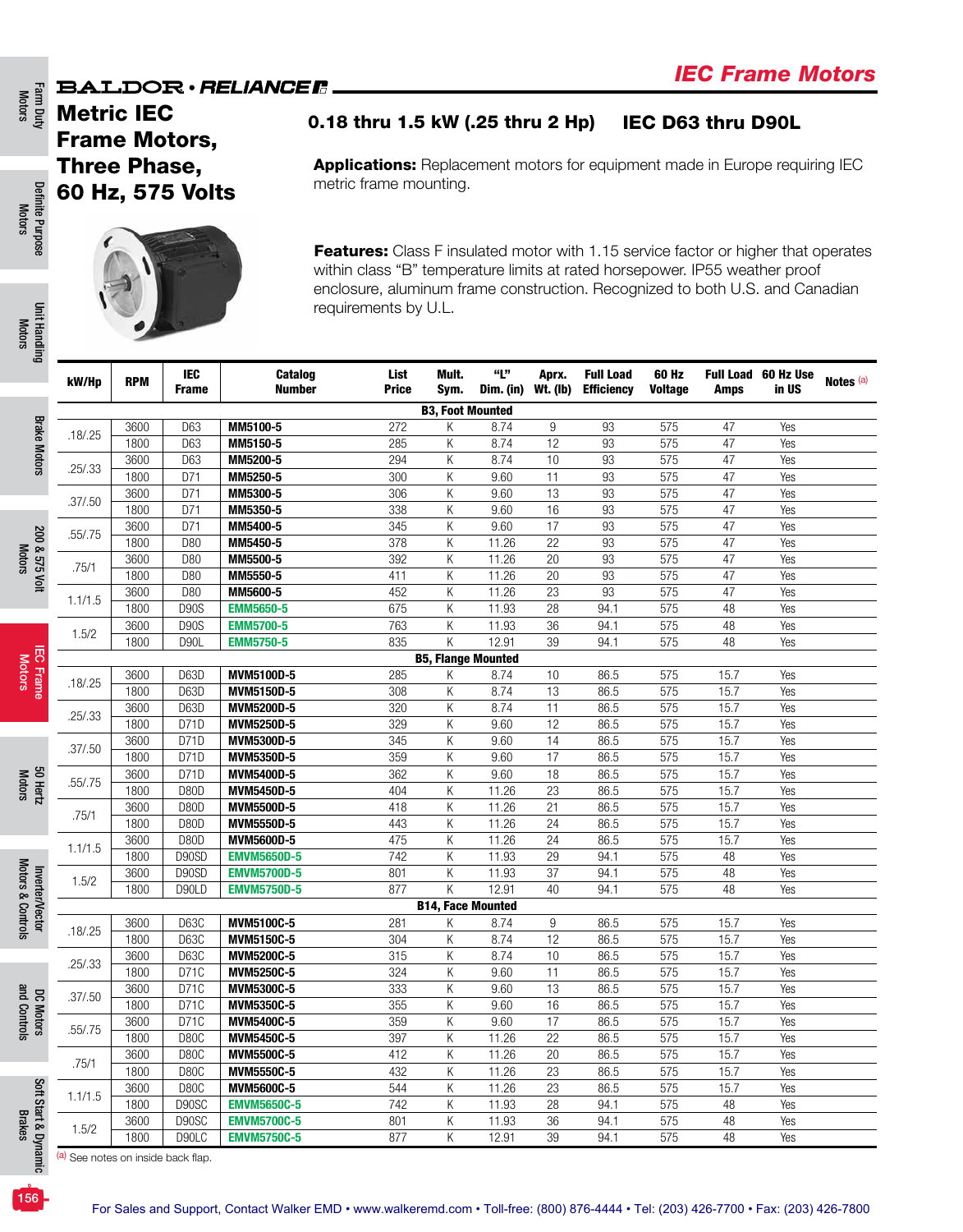### *IEC Frame Motors*

### **BALDOR** · RELIANCER.

Metric IEC Frame Motors, 60 Hz. — Replacement Parts List

| <b>Catalog Number</b> | <b>Description</b>                     | <b>List Price</b> | <b>Multiplier</b><br><b>Symbol</b>    |
|-----------------------|----------------------------------------|-------------------|---------------------------------------|
|                       | <b>Metric IEC D63</b>                  |                   |                                       |
| LEP63FR               | IEC D63, FR Endplate, (X-NDENDBELL 63) | 141               | Definite Purpose<br>Motors<br>P1      |
| LEP63PU               | IEC D63, PU Endplate, (X-ENDBELL 63)   | 131               | P1                                    |
| <b>LFL63B5</b>        | IEC D63D, B5, D-Flange, (FL63B5)       | 164               | P <sub>1</sub>                        |
| <b>LFL63B14</b>       | IEC D63C, B14, C-Face, (FL63B14)       | 164               | P <sub>1</sub>                        |
| <b>LFC00015</b>       | IEC D63, Fan Cover, (XCR00015)         | 87                | P <sub>1</sub>                        |
| <b>LFN00021</b>       | IEC D63, Plastic Fan, (XVN00021)       | 72                | P <sub>1</sub>                        |
| <b>LCB63X71</b>       | IEC D63-D71, Terminal Box, (XCA00063)  | 182               | P <sub>1</sub>                        |
|                       | <b>Metric IEC D71</b>                  |                   | Unit Handling<br>Motors               |
| LEP71FR               | IEC D71, FR Endplate, (X-NDENDBELL 71) | 141               | P1                                    |
| LEP71PU               | IEC D71, PU Endplate, (X-ENDBELL 71)   | 131               | P <sub>1</sub>                        |
| <b>LFL71B5</b>        | IEC D71D, B5, D-Flange, (FL71B5)       | 182               | P <sub>1</sub>                        |
| <b>LFL71B14</b>       | IEC D71C, B14, C-Face, (FL71B14)       | 182               | P <sub>1</sub>                        |
| <b>LFC00021</b>       | IEC D71, Fan Cover, (XCR00021)         | 87                | P <sub>1</sub>                        |
| <b>LFN00031</b>       | IEC D71, Plastic Fan, (XVN00031)       | 72                | P <sub>1</sub>                        |
| <b>LCB63X71</b>       | IEC D63-D71, Terminal Box, (XCA00063)  | 182               | P <sub>1</sub>                        |
| <b>LBA71</b>          | IEC D71, Horz Base (XHDP71)            | 80                | P <sub>1</sub>                        |
|                       | <b>Metric IEC D80</b>                  |                   | <b>Brake Motors</b>                   |
| <b>LEP80FR</b>        | IEC D80, FR Endplate, (X-NDENDBELL 80) | 149               | P <sub>1</sub>                        |
| LEP80PU               | IEC D80, PU Endplate, (X-ENDBELL 80)   | 141               | P <sub>1</sub>                        |
| <b>LFL80B5</b>        | IEC D80D, B5, D-Flange, (FL80B5)       | 187               | P <sub>1</sub>                        |
| <b>LFL80B14</b>       | IEC D80C, B14, C-Face, (FL80B14)       | 187               | P <sub>1</sub>                        |
| <b>LFC00035</b>       | IEC D80, Fan Cover, (XCR00035)         | 98                | P <sub>1</sub>                        |
| <b>LFN00041</b>       | IEC D80, Plastic Fan, (XVN00041)       | 103               | 200 & 575 Volt<br>P <sub>1</sub>      |
| <b>LCB80X112</b>      | IEC D80-D112, Terminal Box, (XCA00090) | 182               | P <sub>1</sub>                        |
| <b>LBA80</b>          | IEC D80, Horz Base (XHDP80)            | 123               | P <sub>1</sub>                        |
|                       | <b>Metric IEC D90</b>                  |                   |                                       |
| <b>LEP90FR</b>        | IEC D90, FR Endplate, (X-NDENDBELL 90) | 159               | P <sub>1</sub>                        |
| LEP90PU               | IEC D90, PU Endplate, (X-ENDBELL 90)   | 146               | P <sub>1</sub>                        |
| <b>LFL90B5</b>        | IEC D90D, B5, D-Flange, (FL90B5)       | 210               | IEC Frame<br>Motors<br>P <sub>1</sub> |
| <b>LFL90B14</b>       | IEC D90C, B14, C-Face, (FL90B14)       | 210               | P <sub>1</sub>                        |
| <b>LFC00041</b>       | IEC D90, Fan Cover, (XCR00041)         | 105               | P <sub>1</sub>                        |
| <b>LFN00051</b>       | IEC D90, Plastic Fan, (XVN00051)       | 115               | P <sub>1</sub>                        |
| <b>LCB80X112</b>      | IEC D80-D112, Terminal Box, (XCA00090) | 182               | P <sub>1</sub>                        |
| <b>LBA90</b>          | IEC D90, Horz Base (XHDP90)            | 210               | P <sub>1</sub>                        |

Replacement parts for motors on pages 155-156 only. Not for use on ABB motors

Inverter/Vector<br>Motors & Controls Motors & Controls

Inverter/Vector

50 Hertz Motors

DC Motors<br>and Controls and Controls

For Sales and Support, Contact Walker EMD • www.walkeremd.com • Toll-free: (800) 876-4444 • Tel: (203) 426-7700 • Fax: (203) 426-7800

Farm Duty Motors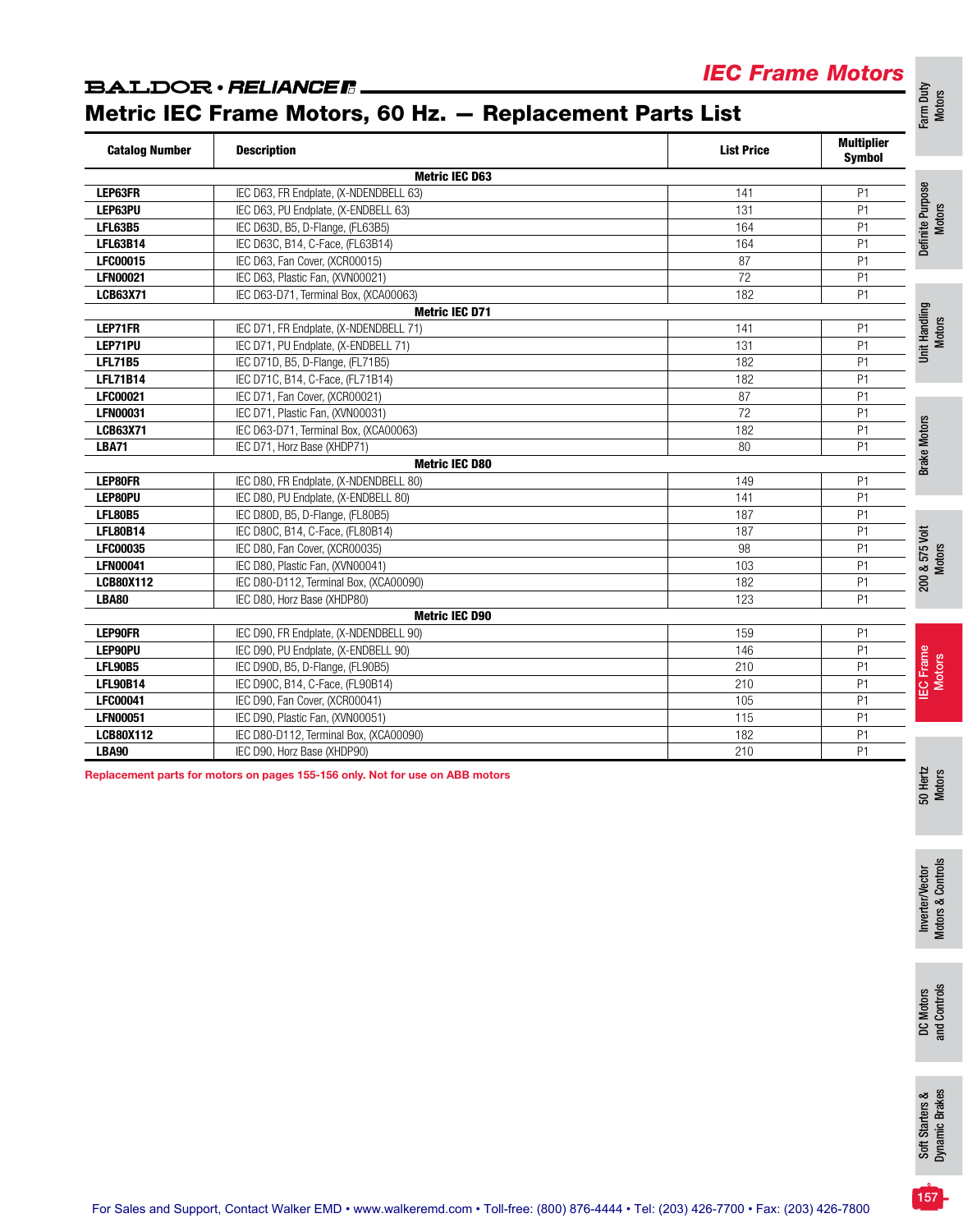### Metric IEC Frame Motors, Three Phase, 60 Hz

Definite Purpose Definite Purpose<br>Motors

Motors

Farm Duty<br>Motors



### 0.18 thru 1.5 kW (.25 thru 2 Hp) IEC D63 thru D90L

**Applications:** Replacement motors for equipment made in Europe requiring IEC metric frame mounting.

Features: Class F insulated motor with 1.15 service factor or higher that operates within class "B" temperature limits at rated horsepower. IP55 weather proof enclosure, aluminum frame construction. CSA and CSAus certification #1282269 (LR112981).

### **Dimensions**

| <b>IEC</b><br><b>Frame</b> | ØΒ | Е            | a    | n |     | Ω   | в   |     | w   |         |                |
|----------------------------|----|--------------|------|---|-----|-----|-----|-----|-----|---------|----------------|
| 63                         |    | $\cap$<br>20 | 8.5  |   | 112 | 222 | 92  |     | 123 | 90      | M4             |
| 74                         | 14 | 30           |      |   | 115 | 244 | 92  |     | 139 | 90      | M <sub>5</sub> |
| 80                         | 19 | 40           | 15.5 |   | 137 | 286 | 116 | 9.5 | 157 | - - - - | M <sub>6</sub> |
| 90 S                       | 24 | 50           | 20   |   | 143 | 317 | 116 |     | 177 | ---     | M <sub>8</sub> |
| 90 L                       | 24 | 50           | 20   |   | 143 | 317 | 116 |     | 177 | - - - - | M <sub>8</sub> |

200 & 575 Volt 200 & 575 Volt Motors

Motors 50 Hertz

and Controls

and Controls

Brakes

158

Brake Motors

**Brake Motors** 



Drawings for motors on pages 155-156 only. Not for use on ABB motors

| <b>IEC</b><br><b>Frame</b> | A   | в   | С  | н  |    | κ    | W    |
|----------------------------|-----|-----|----|----|----|------|------|
| 63                         | 100 | 80  | 40 | 63 | 8  | 10.5 | 96.5 |
| 71                         | 112 | 90  | 45 | 71 |    | 10.5 | 111  |
| 80                         | 125 | 100 | 50 | 80 | 9  | 14   | 129  |
| 90 S                       | 140 | 100 | 56 | 90 | 10 | 14   | 138  |
| 90 L                       | 140 | 125 | 56 | 90 | 10 | 14   | 138  |
|                            |     |     |    |    |    |      |      |

B5 - Flange Mount







| <b>IEC</b>   | F    | ØΜ  | ØΝ  | Ο   | ØΡ  | s  |
|--------------|------|-----|-----|-----|-----|----|
| <b>Frame</b> |      |     |     |     |     |    |
| 63           | 9.5  | 115 | 95  | 3   | 140 | 10 |
| 71           | 9.5  | 130 | 110 | 3.5 | 160 | 12 |
| 80           | 11.5 | 165 | 130 | 3.5 | 200 | 12 |
| 90 S         | 11.5 | 165 | 130 | 3.5 | 200 | 12 |
| 90 L         | 11.5 | 165 | 130 | 3.5 | 200 | 12 |



| <b>IEC</b><br><b>Frame</b> | F              | ØΜ  | ØΝ | ο   | ØР  |
|----------------------------|----------------|-----|----|-----|-----|
| 63                         | M <sub>5</sub> | 75  | 60 | 2.5 | 90  |
| 71                         | M <sub>6</sub> | 85  | 70 | 2.5 | 105 |
| 80                         | M <sub>6</sub> | 100 | 80 | 3   | 120 |
| 90 S                       | M <sub>8</sub> | 115 | 95 | 3   | 140 |
| 90 L                       | M8             | 115 | 95 | 3   | 140 |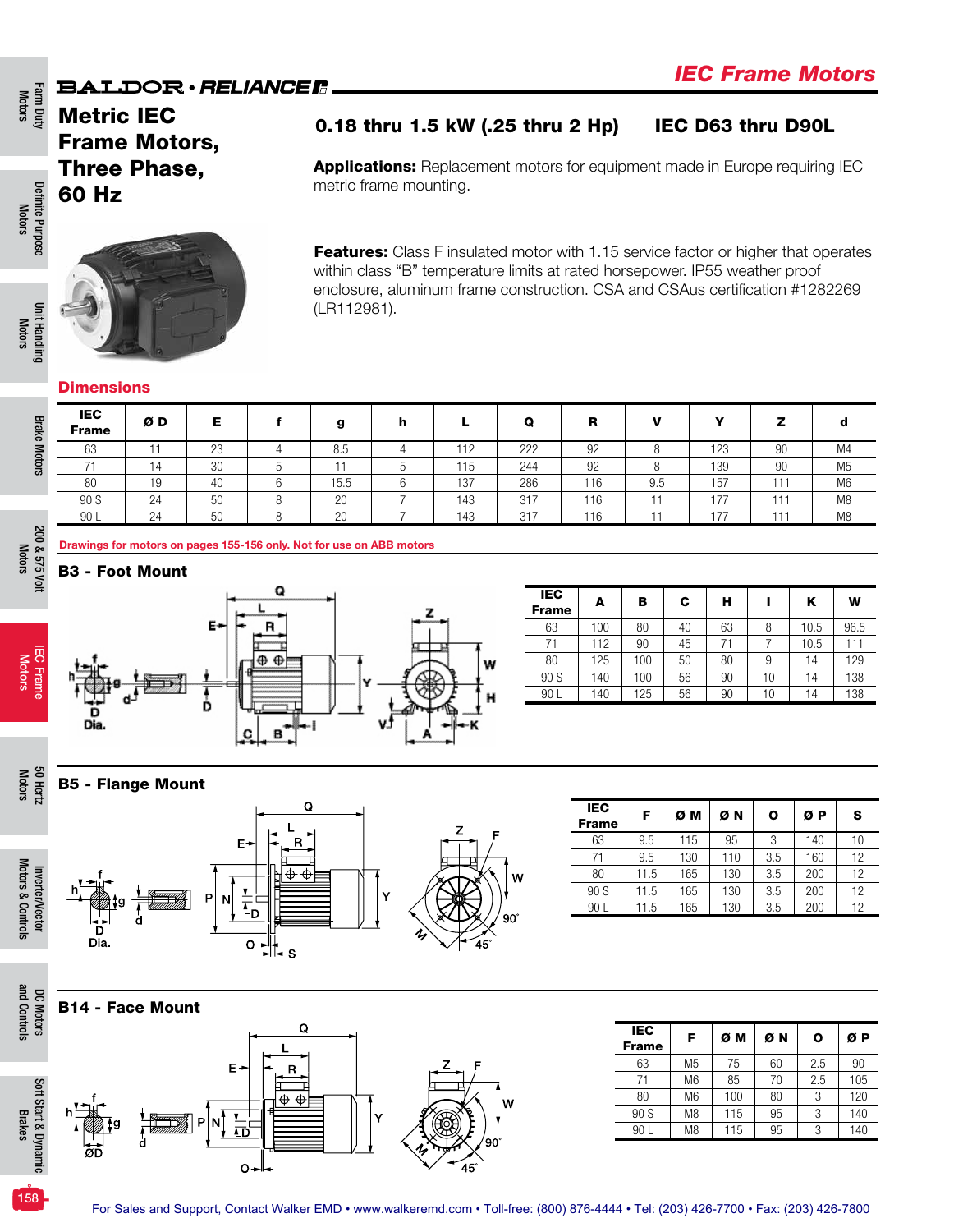Farm Duty Motors

Definite Purpose Definite Purpose<br>Motors

### **BALDOR** · RELIANCE F

### Metric IEC, Three Phase, 60 Hz, TEFC (IP54), Foot Mounted

### 0.18 thru 30 kW (.25 thru 40 Hp) IEC D63 thru D200L

Applications: Pumps, fans, conveyors, machine tools, gear reducers and other applications requiring IEC metric B3 base mount replacements.



Features: IEC-B3 mount. Conforms to IEC 60072-1 and IEC 60034-1. Conduit box mounted F-2. Rigid Base. Pressure cast aluminum end plates with ribbed design for rigidity. Ball bearings with a locked drive end bearing, heavy-gauge steel frames and gasketed conduit box. Motors with shaded rows have cast iron frames and endplates.

|           |            |                            |                          | and endplates.       |               |                  |                          |                                       | frames and gasketed conduit box. Motors with shaded rows have cast iron frames |             |                              |                      | Unit Handling<br>Motors |
|-----------|------------|----------------------------|--------------------------|----------------------|---------------|------------------|--------------------------|---------------------------------------|--------------------------------------------------------------------------------|-------------|------------------------------|----------------------|-------------------------|
| kW/Hp     | <b>RPM</b> | <b>IEC</b><br><b>Frame</b> | Catalog<br><b>Number</b> | List<br><b>Price</b> | Mult.<br>Sym. | "L"<br>Dim. (in) | Aprx.<br><b>Wt. (Ib)</b> | <b>Full Load</b><br><b>Efficiency</b> | 60 Hz<br><b>Voltage</b>                                                        | <b>Amps</b> | Full Load 60 Hz Use<br>in US | Notes <sup>(a)</sup> |                         |
| .18 / .25 | 1800       | D63                        | MM3454                   | 311                  | Κ             | 10.47            | 20                       | 73                                    | 230/460                                                                        | 0.6         | Yes                          | 2,30                 |                         |
| .25/.33   | 3600       | D63                        | MM3457                   | 290                  | Κ             | 10.47            | 19                       | 72                                    | 230/460                                                                        | 0.6         | Yes                          | 2, 30                | <b>Brake Motors</b>     |
|           | 1800       | D71                        | MM3458                   | 343                  | Κ             | 10.43            | 20                       | 74                                    | 230/460                                                                        | 0.7         | Yes                          | 2,30                 |                         |
| .37/0.50  | 3600       | D71                        | MM3460                   | 327                  | Κ             | 10.43            | 20                       | 72                                    | 230/460                                                                        | 0.6         | Yes                          | 2,30                 |                         |
|           | 1800       | D71                        | MM3461                   | 405                  | Κ             | 10.43            | 19                       | 71                                    | 208-230/460                                                                    | 1.2         | Yes                          | $\overline{c}$       |                         |
| .55/.75   | 3600       | D71                        | MM3463                   | 362                  | K             | 10.93            | 24                       | 75.2                                  | 230/460                                                                        | 1.2         | Yes                          | 2,30                 |                         |
|           | 1800       | D80                        | MM3542                   | 434                  | Κ             | 10.73            | 26                       | 75.5                                  | 208-230/460                                                                    | 1.5         | Yes                          | $\overline{2}$       |                         |
| .75/1     | 3600       | D80                        | MM3545                   | 428                  | Κ             | 10.73            | 25                       | 77                                    | 208-230/460                                                                    | 1.5         | Yes                          | $\overline{c}$       |                         |
|           | 1800       | D80                        | MM3546                   | 451                  | K             | 12.23            | 33                       | 75.5                                  | 208-230/460                                                                    | 1.8         | Yes                          | $\overline{2}$       |                         |
| 1.1/1.5   | 3600       | D80                        | MM3550                   | 476                  | Κ             | 11.35            | 30                       | 82.5                                  | 208-230/460                                                                    | 2.1         | Yes                          | $\overline{c}$       | 200 & 575 Volt          |
|           | 1800       | <b>D90S</b>                | <b>EMM3554</b>           | 767                  | L1            | 13.00            | 44                       | 86.5                                  | 208-230/460                                                                    | 2.2         | Yes                          |                      |                         |
| 1.5/2     | 3600       | <b>D90S</b>                | <b>EMM3555</b>           | 733                  | L1            | 13.87            | 52                       | 86.5                                  | 208-230/460                                                                    | 2.5         | Yes                          |                      |                         |
|           | 1800       | <b>D90L</b>                | <b>EMM3558</b>           | 783                  | K             | 13.87            | 48                       | 86.5                                  | 208-230/460                                                                    | 2.9         | Yes                          |                      |                         |
| 2.2/3     | 3600       | <b>D90L</b>                | <b>EMM3559</b>           | 881                  | L1            | 15.26            | 59                       | 87.5                                  | 208-230/460                                                                    | 3.5         | Yes                          |                      |                         |
|           | 1800       | D100L                      | <b>EMM3611</b>           | 879                  | L1            | 15.76            | 70                       | 89.5                                  | 208-230/460                                                                    | 4.2         | Yes                          |                      |                         |
| 3.7/5     | 3600       | D100L                      | <b>EMM3613</b>           | 893                  | L1            | 15.76            | 76                       | 88.5                                  | 208-230/460                                                                    | 5.6         | Yes                          |                      |                         |
|           | 1800       | D112M                      | <b>EMM3615</b>           | 954                  | L1            | 17.66            | 90                       | 89.5                                  | 208-230/460                                                                    | 6.7         | Yes                          |                      | EC Frame<br>Motors<br>요 |
| 5.5/7.5   | 3600       | D132S                      | <b>EMM3709</b>           | 1,347                | L1            | 17.66            | 117                      | 89.5                                  | 208-230/460                                                                    | 8.6         | Yes                          |                      |                         |
|           | 1800       | D132S                      | <b>EMM3710</b>           | 1,365                | L1            | 18.91            | 127                      | 91.7                                  | 208-230/460                                                                    | 9.4         | Yes                          |                      |                         |
| 7.5/10    | 3600       | D132S                      | <b>EMM3711</b>           | 1,412                | L1            | 17.66            | 142                      | 90.2                                  | 208-230/460                                                                    | 11.8        | Yes                          |                      |                         |
|           | 1800       | D132M                      | <b>EMM3714</b>           | 1,544                | L1            | 20.29            | 165                      | 91.7                                  | 208-230/460                                                                    | 12          | Yes                          |                      |                         |
| 11/15     | 1800       | D160M                      | <b>EMM2333</b>           | 2,221                | L1            | 23.51            | 255                      | 92.4                                  | 208-230/460                                                                    | 18.5        | Yes                          |                      |                         |
| 15/20     | 1800       | D160L                      | <b>EMM2334</b>           | 2,696                | L1            | 23.63            | 322                      | 93                                    | 208-230/460                                                                    | 25          | Yes                          |                      | 50 Hertz<br>Motors      |
| 18.5/25   | 1800       | D180M                      | <b>EMM4103</b>           | 3,544                | L1            | 27.48            | 422                      | 93.6                                  | 208-230/460                                                                    | 31          | Yes                          |                      |                         |
| 22/30     | 1800       | D180L                      | <b>EMM4104</b>           | 4,184                | L1            | 27.48            | 437                      | 93.6                                  | 208-230/460                                                                    | 38          | Yes                          |                      |                         |
| 30/40     | 1800       | D200L                      | <b>EMM4110</b>           | 5,482                | L1            | 29.35            | 607                      | 94.1                                  | 208-230/460                                                                    | 48          | Yes                          |                      |                         |

(a) See notes on inside back flap.

**Cast Iron Frame**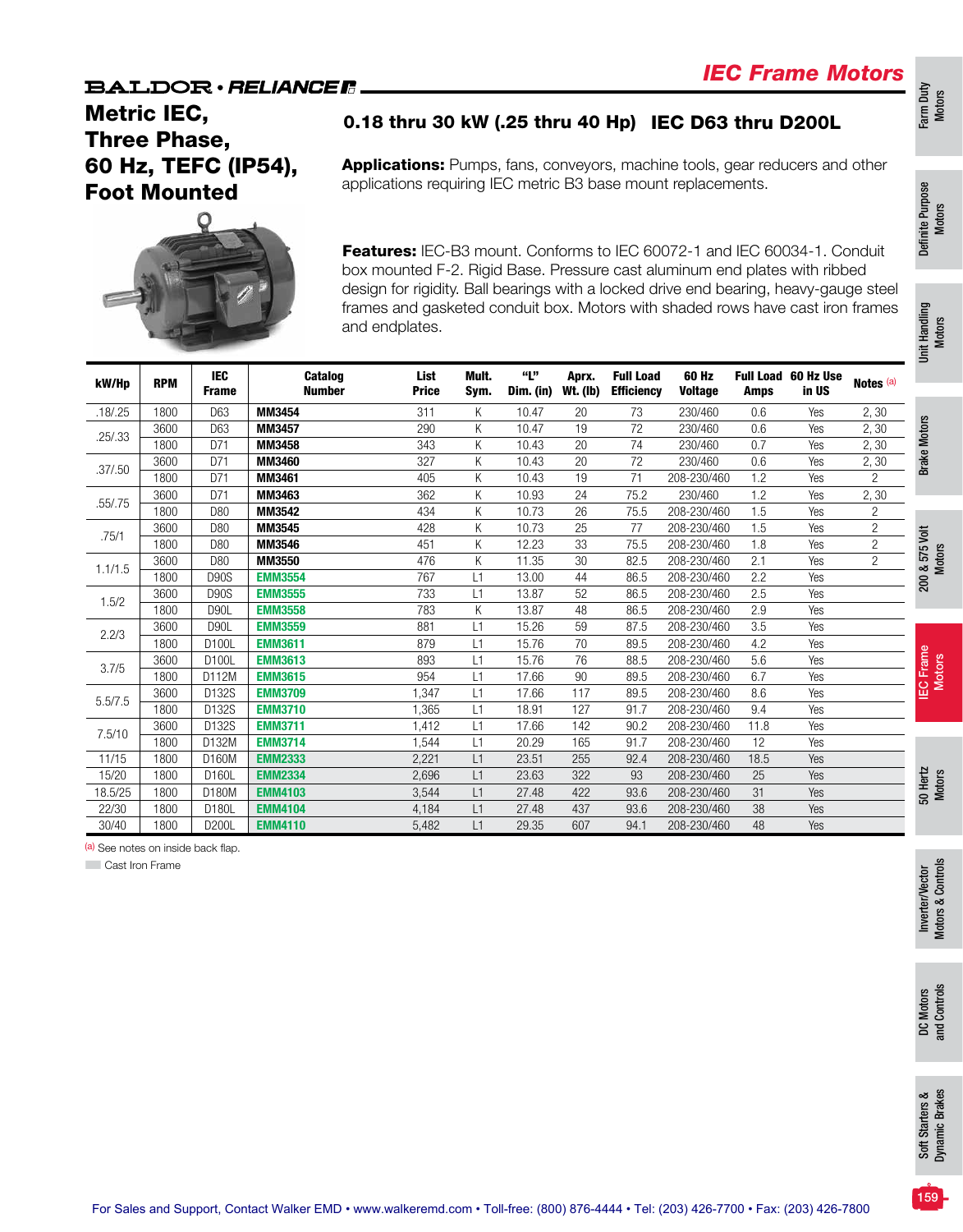Metric IEC, Three Phase, 60 Hz, TEFC (IP54), B5 Flange



0.25 thru 7.5 kW (.33 thru 10 Hp) IEC D71D thru D132MD

Applications: Pumps, fans, conveyors, machine tools, gear reducers and other applications requiring IEC metric B5 flange mount replacements.

Features: IEC-B5 flange mount. Conduit box mounted F-2. Conforms to IEC 60072-1 and IEC 60034-1. Pressure cast aluminum end plates with ribbed design for rigidity. Ball bearings with a locked drive end bearing, heavy-gauge steel frames and gasketed conduit box.

| kW/Hp    | <b>RPM</b> | <b>IEC</b><br><b>Frame</b> | <b>Catalog</b><br><b>Number</b> | List<br><b>Price</b> | Mult.<br>Sym. | "L"<br>Dim. (in) | Aprx.<br><b>Wt. (Ib)</b> | <b>Full Load</b><br><b>Efficiency</b> | 60 Hz<br><b>Voltage</b> | <b>Full Load</b><br>Amps | 60 Hz Use<br>in US | Notes <sup>(a)</sup> |
|----------|------------|----------------------------|---------------------------------|----------------------|---------------|------------------|--------------------------|---------------------------------------|-------------------------|--------------------------|--------------------|----------------------|
| .25/.33  | 3600       | D71D                       | <b>MVM3457D</b>                 | 446                  | K             | 10.74            | 20                       | 72                                    | 230/460                 | 0.6                      | Yes                | 30                   |
|          | 1800       | D71D                       | <b>MVM3458D</b>                 | 538                  | K             | 10.74            | 20                       | 74                                    | 230/460                 | 0.7                      | Yes                | 30                   |
| .37/0.50 | 3600       | D71D                       | <b>MVM3460D</b>                 | 514                  | Κ             | 10.74            | 20                       | 72                                    | 230/460                 | 0.6                      | Yes                | 30                   |
|          | 1800       | D71D                       | <b>MVM3461D</b>                 | 541                  | Κ             | 10.74            | 20                       | 71                                    | 230/460                 | 1.2                      | Yes                | 1,30                 |
| .55/.75  | 3600       | D71D                       | <b>MVM3463D</b>                 | 536                  | Κ             | 11.24            | 25                       | 75.2                                  | 230/460                 | 1.2                      | Yes                | 2,30                 |
|          | 1800       | D80D                       | <b>MVM3542D</b>                 | 571                  | Κ             | 10.73            | 27                       | 75.5                                  | 208-230/460             | 1.5                      | Yes                |                      |
| .75/1    | 3600       | D80D                       | <b>MVM3545D</b>                 | 629                  | Κ             | 10.73            | 25                       | 75.5                                  | 230/460                 | 1.8                      | Yes                | 30                   |
|          | 1800       | D80D                       | <b>MVM3546D</b>                 | 653                  | Κ             | 12.23            | 33                       | 75.5                                  | 208-230/460             | 1.8                      | Yes                |                      |
| 1.1/1.5  | 3600       | D80D                       | <b>MVM3550D</b>                 | 662                  | L1            | 11.61            | 41                       | 75.5                                  | 208-230/460             | 2.3                      | Yes                |                      |
|          | 1800       | D90SD                      | <b>MVM3554D</b>                 | 673                  | L1            | 13.01            | 40                       | 84                                    | 208-230/460             | 2.4                      | Yes                |                      |
| 1.5/2    | 3600       | D90LD                      | <b>MVM3555D</b>                 | 721                  | L1            | 13.01            | 50                       | 84                                    | 208-230/460             | 2.6                      | Yes                |                      |
|          | 1800       | D90LD                      | <b>MVM3558D</b>                 | 698                  | L1            | 13.01            | 47                       | 84                                    | 208-230/460             | 3.1                      | Yes                |                      |
| 2.2/3    | 3600       | D90LD                      | <b>MVM3559D</b>                 | 794                  | L1            | 13.89            | 55                       | 85.5                                  | 208-230/460             | 3.7                      | Yes                |                      |
|          | 1800       | D <sub>100LD</sub>         | <b>MVM3611D</b>                 | 857                  | L1            | 15.77            | 79                       | 87.5                                  | 208-230/460             | 4.1                      | Yes                |                      |
| 3.7/5    | 3600       | D <sub>100LD</sub>         | <b>MVM3613D</b>                 | 981                  | L1            | 15.77            | 79                       | 87.5                                  | 208-230/460             | 5.8                      | Yes                |                      |
|          | 1800       | D112MD                     | <b>MVM3615D</b>                 | 925                  | L1            | 15.77            | 81                       | 87.5                                  | 208-230/460             | 6.8                      | Yes                |                      |
| 5.5/7.5  | 3600       | D132SD                     | <b>MVM3709D</b>                 | ,308                 | L1            | 20.47            | 121                      | 88.5                                  | 208-230/460             | 8.7                      | Yes                |                      |
|          | 1800       | D132SD                     | <b>MVM3710D</b>                 | 1.166                | L1            | 19.35            | 137                      | 89.5                                  | 208-230/460             | 10.1                     | Yes                |                      |
| 7.5/10   | 3600       | D132SD                     | <b>MVM3711D</b>                 | 1,551                | L1            | 19.35            | 137                      | 89.5                                  | 208-230/460             | 12                       | Yes                |                      |
|          | 1800       | D132MD                     | <b>MVM3714D</b>                 | 1,423                | L1            | 20.48            | 154                      | 89.5                                  | 208-230/460             | 13.5                     | Yes                | 2, 20                |

(a) See notes on inside back flap.

Farm Duty<br>Motors

Definite Purpose Motors

Definite Purpose

Unit Handling Motors

**Unit Handling** 

Brake Motors

**Brake Motors** 

200 & 575 Volt Motors

200 & 575 Volt

IEC Frame **IEC Frame**<br>Motors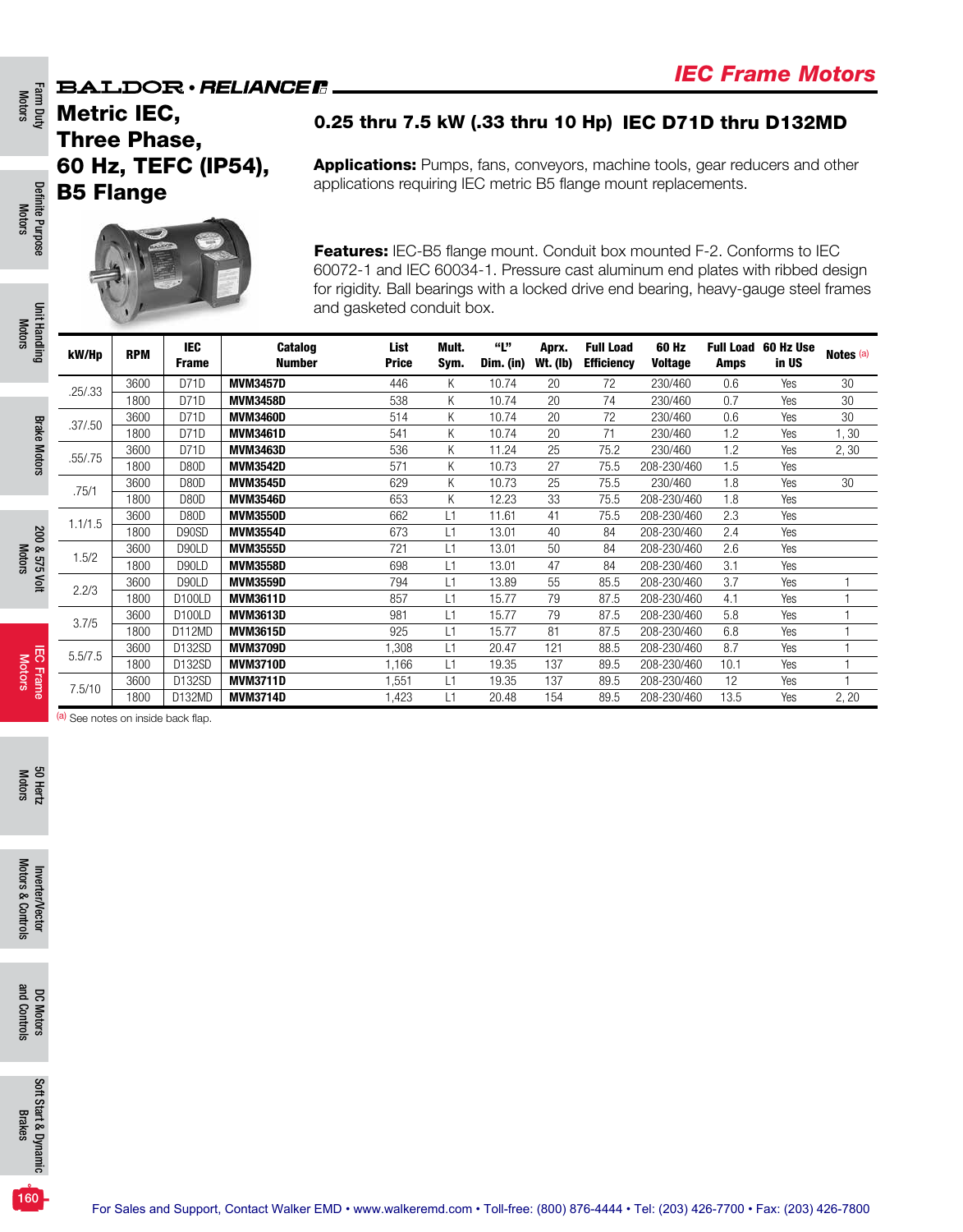Metric IEC, Three Phase, 60 Hz, TEFC (IP54), B14 Face

### 0.25 thru 3.7 kW (.33 thru 5 Hp) IEC D71C thru D112MC

Applications: Pumps, fans, conveyors, machine tools, gear reducers and other applications requiring IEC metric B14 face mounting replacements.



Features: IEC-B14 face mounting. Conduit box mounted F-2. Pressure cast aluminum end plates with ribbed design for rigidity. Ball bearings with a locked drive end bearing, heavy-gauge steel frames and gasketed conduit box.

|          |            |                            |                          | ັ                    | - ت - ت - ت   |                  |                   | ◡                                     |                  |      |                              |           | Handling<br><b>Motors</b> |
|----------|------------|----------------------------|--------------------------|----------------------|---------------|------------------|-------------------|---------------------------------------|------------------|------|------------------------------|-----------|---------------------------|
| kW/Hp    | <b>RPM</b> | <b>IEC</b><br><b>Frame</b> | <b>Catalog</b><br>Number | List<br><b>Price</b> | Mult.<br>Sym. | "Լ"<br>Dim. (in) | Aprx.<br>Wt. (lb) | <b>Full Load</b><br><b>Efficiency</b> | 60 Hz<br>Voltage | Amps | Full Load 60 Hz Use<br>in US | Notes (a) | š                         |
| .25/.33  | 1800       | D71C                       | <b>MVM3458C</b>          | 472                  | K.            | 10.74            | 22                | 74                                    | 230/460          | 0.7  | Yes                          | 30        |                           |
| .37/0.50 | 3600       | D71C                       | <b>MVM3460C</b>          | 503                  | K.            | 10.74            | 22                | 72                                    | 230/460          | 0.6  | Yes                          | 30        |                           |
|          | 1800       | D71C                       | <b>MVM3461C</b>          | 531                  | K.            | 10.74            | 22                | 71                                    | 208-230/460      | 1.2  | Yes                          | 2         |                           |
| .55/.75  | 3600       | D71C                       | <b>MVM3463C</b>          | 523                  | K             | 11.24            | 26                | 75.5                                  | 230/460          | 1.4  | Yes                          | 30        | <b>Brake Motors</b>       |
|          | 1800       | D80C                       | <b>MVM3542C</b>          | 557                  | K.            | 11.11            | 28                | 75.5                                  | 208-230/460      | 1.5  | Yes                          |           |                           |
| .75/1    | 3600       | D80C                       | <b>MVM3545C</b>          | 619                  | K.            | 11.11            | 26                | 75.5                                  | 230/460          | 1.8  | Yes                          | 2,30      |                           |
|          | 1800       | D80C                       | <b>MVM3546C</b>          | 638                  | K             | 12.61            | 35                | 75.5                                  | 208-230/460      | 1.8  | Yes                          |           |                           |
| 1.1/1.5  | 3600       | D80C                       | <b>MVM3550C</b>          | 645                  | L1            | 11.38            | 33                | 75.5                                  | 208-230/460      | 2.3  | Yes                          |           |                           |
|          | 1800       | D90SC                      | <b>MVM3554C</b>          | 662                  | L1            | 13.75            | 45                | 84                                    | 208-230/460      | 2.4  | Yes                          |           |                           |
| 1.5/2    | 3600       | D90SC                      | <b>MVM3555C</b>          | 708                  | L1            | 13.75            | 51                | 84                                    | 208-230/460      | 2.6  | Yes                          |           | š                         |
|          | 1800       | D90LC                      | <b>MVM3558C</b>          | 679                  | L1            | 13.75            | 49                | 84                                    | 208-230/460      | 3.1  | Yes                          |           | <b>Motors</b><br>575      |
| 2.2/3    | 3600       | D90LC                      | <b>MVM3559C</b>          | 776                  | L1            | 14.63            | 50                | 85.5                                  | 208-230/460      | 3.7  | Yes                          |           | య                         |
|          | 1800       | D <sub>100</sub> LC        | <b>MVM3611C</b>          | 841                  | L1            | 15.88            | 72                | 87.5                                  | 208-230/460      | 4.1  | Yes                          |           | 200                       |
| 3.7/5    | 3600       | D <sub>100</sub> LC        | <b>MVM3613C</b>          | 966                  | L1            | 15.88            | 70                | 87.5                                  | 208-230/460      | 5.8  | Yes                          |           |                           |
|          | 1800       | D112MC                     | <b>MVM3615C</b>          | 907                  | L1            | 15.88            | 78                | 87.5                                  | 208-230/460      | 6.8  | Yes                          |           |                           |

(a) See notes on inside back flap.

Farm Duty Motors

Definite Purpose Definite Purpose<br>Motors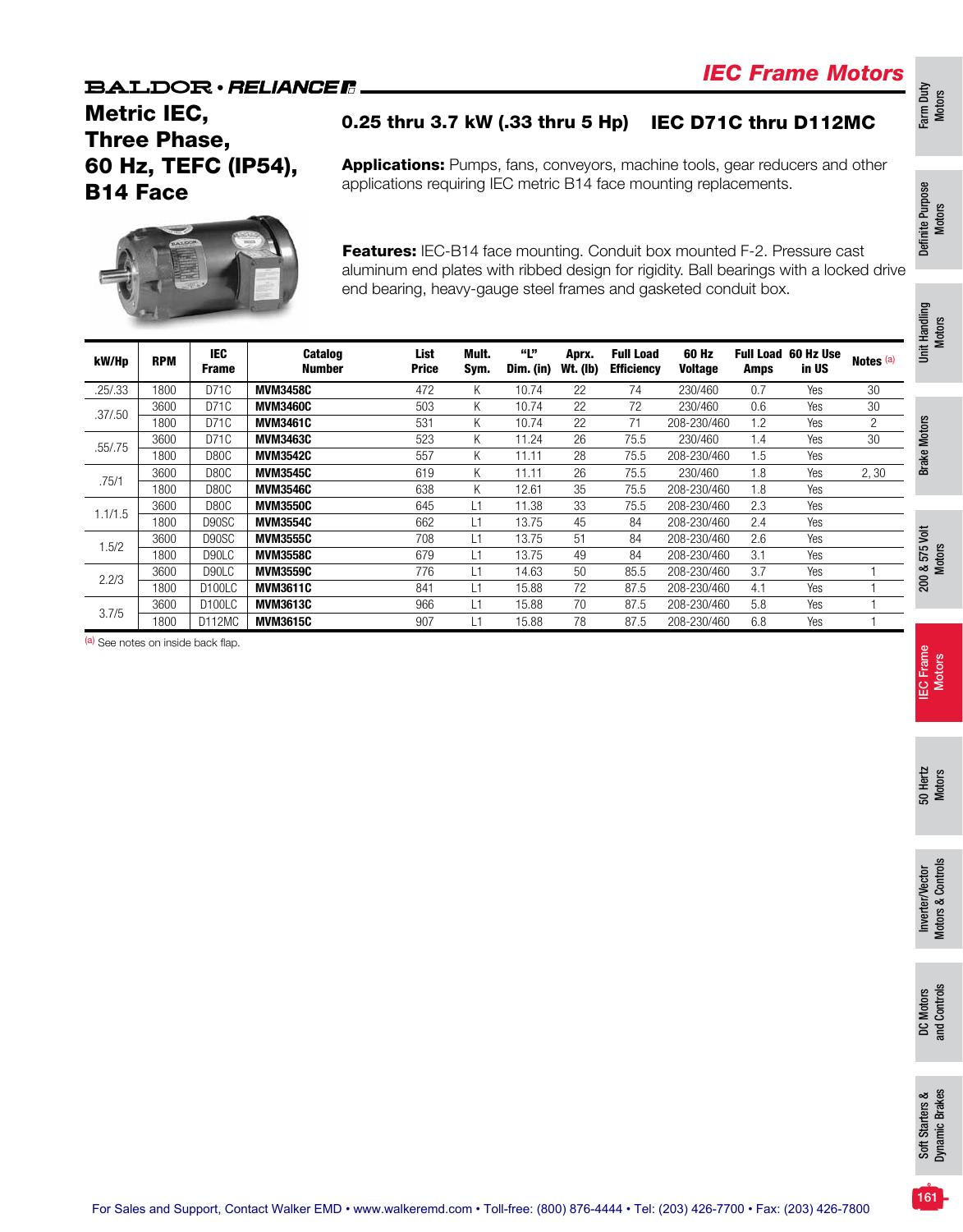### Metric IEC Frame Motors, Three Phase, 50 Hz, 230/400 and 400 Volts, Foot Mounted

### .12 thru 90 kW (.16-125 Hp) IEC D63M thru D280M



| <b>Foot Mounted</b> |            |                        |                                        |                                                                                                                                                                                                                                                                                                                                                                                                                                                                                        |                     |                  |                          |                                       |                |                       |                              |                  |
|---------------------|------------|------------------------|----------------------------------------|----------------------------------------------------------------------------------------------------------------------------------------------------------------------------------------------------------------------------------------------------------------------------------------------------------------------------------------------------------------------------------------------------------------------------------------------------------------------------------------|---------------------|------------------|--------------------------|---------------------------------------|----------------|-----------------------|------------------------------|------------------|
|                     |            |                        |                                        | <b>Features:</b> ABB Process Performance (severe duty) IP55 construction. Choice<br>of aluminum (-AP) or cast iron (-PP) frame and endplates. IE2 efficiency per IEC<br>60034-30; 6 post terminal block with Wye-delta connection 230/400 or 400/690<br>volt 50 Hz. Class F insulated motors that operates within Class "B" temperature<br>limits. 1.0 Service Factor. Some ratings are marked with DOE compliance number<br>for use on 460 volt, 60 Hz for use in US. Inverter-ready. |                     |                  |                          |                                       |                |                       |                              |                  |
| kW/Hp               | <b>RPM</b> | IEC<br><b>Frame</b>    | Catalog<br><b>Number</b>               | List<br><b>Price</b>                                                                                                                                                                                                                                                                                                                                                                                                                                                                   | Mult.<br>Sym.       | "L"<br>Dim. (in) | Aprx.<br><b>Wt. (Ib)</b> | <b>Full Load</b><br><b>Efficiency</b> | <b>Voltage</b> | <b>Amps</b>           | Full Load 60 Hz Use<br>in US | Notes (a)        |
| .12/0.16            | 1500       | D63                    | MM06124-AP                             | 248                                                                                                                                                                                                                                                                                                                                                                                                                                                                                    | M                   | 8.43             | 9                        | 65.5                                  | 400            | 0.5                   | Yes                          | 11, 25           |
|                     | 3000       | D63                    | <b>MM06182-AP</b>                      | 255                                                                                                                                                                                                                                                                                                                                                                                                                                                                                    | M                   | 8.43             | 9                        | 75                                    | 400            | 0.6                   | Yes                          | 11, 25           |
| .18/0.25            | 1500       | D63                    | <b>MM06184-AP</b>                      | 251                                                                                                                                                                                                                                                                                                                                                                                                                                                                                    | M                   | 8.43             | 10                       | 67.3                                  | 400            | 0.6                   | Yes                          | 11, 25           |
|                     | 3000       | D63                    | <b>MM06252-AP</b>                      | 258                                                                                                                                                                                                                                                                                                                                                                                                                                                                                    | M                   | 8.43             | 10                       | 78.6                                  | 400            | 0.7                   | Yes                          | 11, 25           |
| .25/.33             | 1500       | D71                    | <b>MM07254-AP</b>                      | 258                                                                                                                                                                                                                                                                                                                                                                                                                                                                                    | M                   | 9.45             | 11                       | 65.1                                  | 400            | 0.7                   | Yes                          | 11, 25           |
|                     |            | D71<br>D71             | <b>MM07254-PP</b>                      | 272<br>267                                                                                                                                                                                                                                                                                                                                                                                                                                                                             | M<br>M              | 10.39<br>9.45    | 22<br>11                 | 68.3<br>71.6                          | 400            | 0.7<br>$\overline{1}$ | Yes                          | 11, 25<br>11, 25 |
|                     | 3000       | D71                    | <b>MM07372-AP</b><br>MM07372-PP        | 282                                                                                                                                                                                                                                                                                                                                                                                                                                                                                    | M                   | 10.39            | 24                       | 69.2                                  | 400<br>400     | $\overline{1}$        | Yes<br>Yes                   | 11, 25           |
| .37/.50             |            | D71                    | <b>MM07374-AP</b>                      | 291                                                                                                                                                                                                                                                                                                                                                                                                                                                                                    | M                   | 9.45             | 11                       | 69.7                                  | 400            | $\mathbf{1}$          | Yes                          | 11, 25           |
|                     | 1500       | D71                    | <b>MM07374-PP</b>                      | 307                                                                                                                                                                                                                                                                                                                                                                                                                                                                                    | M                   | 10.39            | 24                       | 72.4                                  | 400            | 0.9                   | Yes                          | 11, 25           |
|                     | 3000       | D71                    | <b>MM07552-AP</b>                      | 298                                                                                                                                                                                                                                                                                                                                                                                                                                                                                    | M                   | 9.45             | 13                       | 78.4                                  | 400            | 1.3                   | Yes                          | 11, 25           |
| .55/.75             |            | D71                    | <b>MM07552-PP</b>                      | 314                                                                                                                                                                                                                                                                                                                                                                                                                                                                                    | M                   | 10.39            | 24                       | 73.2                                  | 400            | 1.3                   | Yes                          | 11, 25           |
|                     | 1500       | D80                    | <b>MM08554-AP</b>                      | 320                                                                                                                                                                                                                                                                                                                                                                                                                                                                                    | M                   | 10.45            | 19                       | 74.1                                  | 400            | 1.4                   | Yes                          | 11, 25           |
|                     |            | D80                    | MM08554-PP                             | 337                                                                                                                                                                                                                                                                                                                                                                                                                                                                                    | M                   | 12.64            | 22                       | 74.5                                  | 400            | 1.5                   | Yes                          | 11, 25           |
|                     | 3000       | D80<br>D80             | <b>MM08752-AP</b><br><b>MM08752-PP</b> | 360<br>380                                                                                                                                                                                                                                                                                                                                                                                                                                                                             | M<br>M              | 10.45<br>12.64   | 23<br>35                 | 80.3<br>80.6                          | 400<br>400     | 1.8<br>1.8            | Yes<br>Yes                   | 11, 25<br>11, 25 |
| .75/1               |            | D80                    | <b>MM08754-AP</b>                      | 375                                                                                                                                                                                                                                                                                                                                                                                                                                                                                    | M                   | 10.45            | 26                       | 79.8                                  | 400            | 1.7                   | Yes                          | 11, 25           |
|                     | 1500       | D80                    | MM08754-PP                             | 395                                                                                                                                                                                                                                                                                                                                                                                                                                                                                    | M                   | 12.64            | 37                       | 81                                    | 400            | 1.8                   | Yes                          | 11, 25           |
|                     | 3000       | D80                    | <b>MM08112-AP</b>                      | 394                                                                                                                                                                                                                                                                                                                                                                                                                                                                                    | M                   | 10.45            | 24                       | 80.9                                  | 400            | 2.5                   | Yes                          | 11, 25           |
| 1.1/1.5             |            | D80                    | MM08112-PP                             | 415                                                                                                                                                                                                                                                                                                                                                                                                                                                                                    | M                   | 12.64            | 40                       | 81.8                                  | 400            | 2.4                   | Yes                          | 11, 25           |
|                     | 1500       | D90                    | <b>MM09114-AP</b>                      | 427                                                                                                                                                                                                                                                                                                                                                                                                                                                                                    | M                   | 12.19            | 35                       | 83.7                                  | 400            | 2.4                   | No                           | 11, 25           |
|                     |            | D90                    | <b>MM09114-PP</b>                      | 450                                                                                                                                                                                                                                                                                                                                                                                                                                                                                    | M                   | 14.06            | 57                       | 83.7                                  | 400            | 2.4                   | N <sub>0</sub>               | 11, 25           |
|                     | 3000       | D <sub>90</sub><br>D90 | <b>MM09152-AP</b><br>MM09152-PP        | 443<br>493                                                                                                                                                                                                                                                                                                                                                                                                                                                                             | M<br>M              | 12.19<br>14.06   | 35<br>53                 | 84.1<br>82.2                          | 400<br>400     | 2.7<br>3              | No                           | 11, 25<br>11, 25 |
| 1.5/2               |            | D90                    | <b>MM09154-AP</b>                      | 476                                                                                                                                                                                                                                                                                                                                                                                                                                                                                    | M                   | 13.05            | 35                       | 84.1                                  | 400            | 3.3                   | <b>No</b><br>No              | 11, 25           |
|                     | 1500       | D90                    | MM09154-PP                             | 530                                                                                                                                                                                                                                                                                                                                                                                                                                                                                    | M                   | 14.06            | 62                       | 84.3                                  | 400            | 3                     | N <sub>o</sub>               | 11, 25           |
|                     |            | D90                    | <b>MM09222-AP</b>                      | 558                                                                                                                                                                                                                                                                                                                                                                                                                                                                                    | M                   | 12.19            | 35                       | 84.6                                  | 400            | 4.4                   | No                           | 11, 25           |
| 2.2/3               | 3000       | D90                    | <b>MM09222-PP</b>                      | 621                                                                                                                                                                                                                                                                                                                                                                                                                                                                                    | M                   | 14.06            | 55                       | 84.7                                  | 400            | 4.3                   | <b>No</b>                    | 11, 25           |
|                     | 1500       | D100                   | <b>MM10224-AP</b>                      | 582                                                                                                                                                                                                                                                                                                                                                                                                                                                                                    | M                   | 13.82            | 59                       | 85.7                                  | 400            | 4.6                   | Yes                          | 11, 25           |
|                     |            | D <sub>100</sub>       | MM10224-PP                             | 648                                                                                                                                                                                                                                                                                                                                                                                                                                                                                    | M                   | 15.00            | 79                       | 86.8                                  | 400            | 4.7                   | Yes                          | 11, 25           |
|                     | 3000       | D <sub>100</sub>       | <b>MM10032-AP</b>                      | 659                                                                                                                                                                                                                                                                                                                                                                                                                                                                                    | M                   | 13.82            | 55                       | 86.4                                  | 400            | 5.8                   | Yes                          | 11, 25           |
| 3/4                 |            | D100<br>D100           | MM10032-PP<br><b>MM10034-AP</b>        | 734<br>695                                                                                                                                                                                                                                                                                                                                                                                                                                                                             | M <sub>1</sub><br>M | 15.00<br>13.82   | 79<br>64                 | 85.2<br>86.4                          | 400<br>400     | 5.9<br>6.3            | Yes<br>Yes                   | 11, 25<br>11, 25 |
|                     | 1500       | D100                   | MM10034-PP                             | 774                                                                                                                                                                                                                                                                                                                                                                                                                                                                                    | M                   | 15.00            | 84                       | 85.9                                  | 400            | 6.3                   | Yes                          | 11, 25           |
|                     |            | D112                   | <b>MM11042-AP</b>                      | 788                                                                                                                                                                                                                                                                                                                                                                                                                                                                                    | M1                  | 15.47            | 66                       | 86.1                                  | 400            | 7.6                   | No                           | 11, 25           |
|                     | 3000       | D112                   | MM11042-PP                             | 877                                                                                                                                                                                                                                                                                                                                                                                                                                                                                    | M <sub>1</sub>      | 15.87            | 82                       | 86.1                                  | 400            | 7.7                   | <b>No</b>                    | 11, 25           |
| 4/5.3               | 1500       | D112                   | <b>MM11044-AP</b>                      | 824                                                                                                                                                                                                                                                                                                                                                                                                                                                                                    | M1                  | 15.47            | 75                       | 86.7                                  | 400            | 8.8                   | No                           | 11, 25           |
|                     |            | D112                   | MM11044-PP                             | 917                                                                                                                                                                                                                                                                                                                                                                                                                                                                                    | M <sub>1</sub>      | 15.87            | 97                       | 86.8                                  | 400            | 8.2                   | No                           | 11, 25           |
|                     | 3000       | D132                   | MM13552-AP                             | 1,027                                                                                                                                                                                                                                                                                                                                                                                                                                                                                  | M1                  | 17.60            | 123                      | 88                                    | 400            | 11                    | No                           | 11, 25           |
| 5.5/7.5             |            | D132                   | MM13552-PP                             | 1,143                                                                                                                                                                                                                                                                                                                                                                                                                                                                                  | M <sub>1</sub>      | 20.98<br>17.60   | 150                      | 88                                    | 400            | 10.4                  | No<br>No                     | 11, 25<br>11, 25 |
|                     | 1500       | D132                   | MM13554-AP                             | 1,056                                                                                                                                                                                                                                                                                                                                                                                                                                                                                  | M1                  |                  | 106                      | 89                                    | 400            | 11.2                  |                              |                  |

Farm Duty<br>Motors

Motors & Controls

and Controls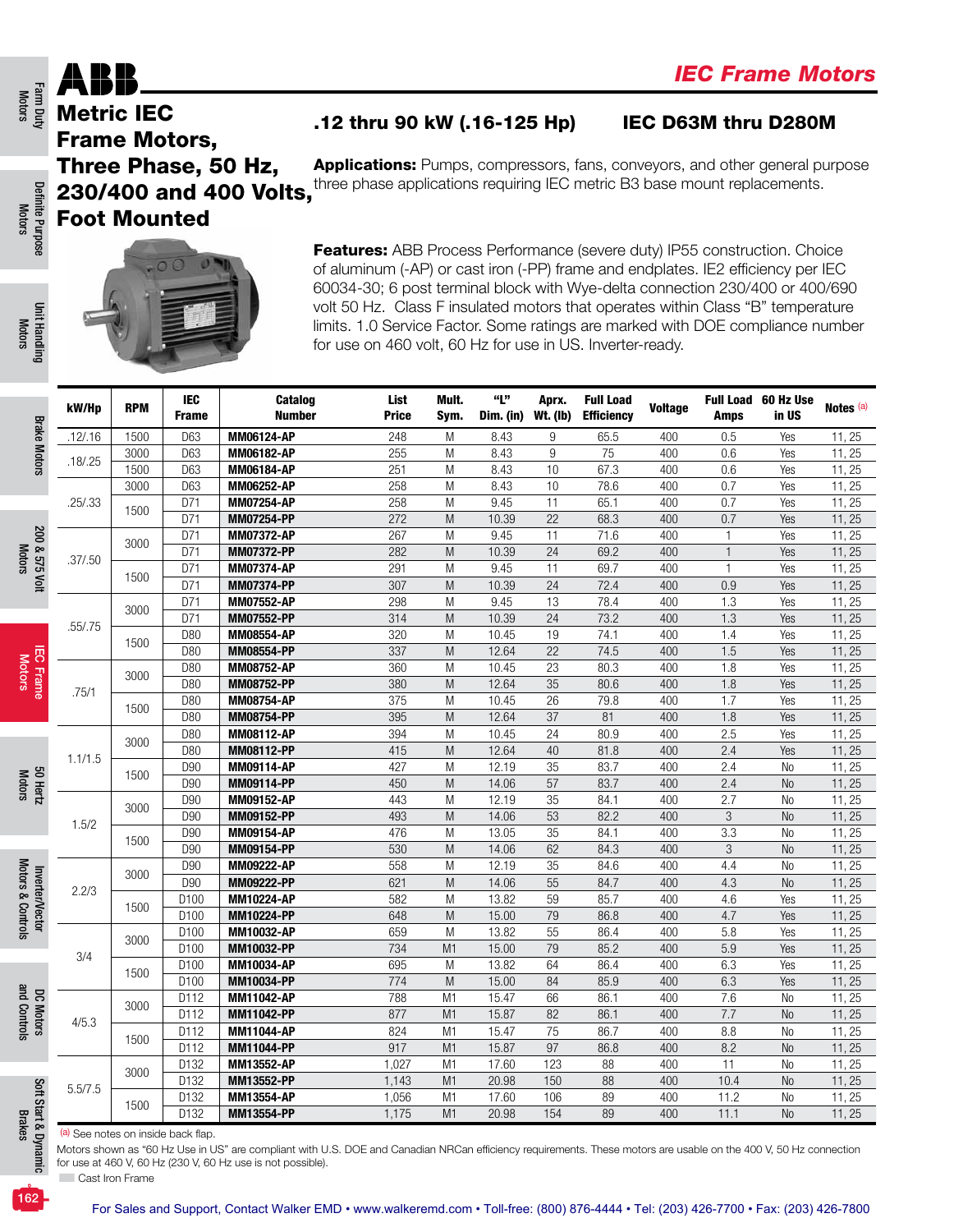## ABB

### Metric IEC Frame Motors, Three Phase, 50 Hz, 230/400 and 400 Volts, Foot Mounted

| kW/Hp           | <b>RPM</b>                         | <b>IEC</b><br><b>Frame</b> | <b>Catalog</b><br><b>Number</b>                                                                                                                                                                                                 | List<br><b>Price</b> | Mult.<br>Sym.  | "Լ"<br>Dim. (in) | Aprx.<br><b>Wt. (Ib)</b> | <b>Full Load</b><br><b>Efficiency</b> | <b>Voltage</b> | <b>Amps</b> | Full Load 60 Hz Use<br>in US | Notes (a) | Definite Purpose<br>Motors |
|-----------------|------------------------------------|----------------------------|---------------------------------------------------------------------------------------------------------------------------------------------------------------------------------------------------------------------------------|----------------------|----------------|------------------|--------------------------|---------------------------------------|----------------|-------------|------------------------------|-----------|----------------------------|
|                 | 3000                               | D132                       | MM13752-AP                                                                                                                                                                                                                      | 1.277                | M1             | 17.60            | 123                      | 88.5                                  | 400            | 14          | <b>No</b>                    | 11, 25    |                            |
| 7.5/10          |                                    | D132                       | MM13752-PP                                                                                                                                                                                                                      | 1,422                | M1             | 20.98            | 154                      | 88.6                                  | 400            | 14.5        | <b>No</b>                    | 11, 25    |                            |
|                 | 1500                               | D132                       | <b>MM13754-AP</b>                                                                                                                                                                                                               | 1,331                | M1             | 17.60            | 130                      | 89.1                                  | 400            | 15.3        | <b>No</b>                    | 11, 25    |                            |
|                 |                                    | D132                       | MM13754-PP                                                                                                                                                                                                                      | 1,482                | M1             | 20.98            | 161                      | 89.3                                  | 400            | 14.9        | <b>No</b>                    | 11, 25    |                            |
|                 | 3000                               | D160                       | <b>MM16112-AP</b>                                                                                                                                                                                                               | 1,805                | M1             | 22.99            | 201                      | 90.7                                  | 400            | 19.2        | <b>No</b>                    | 11, 25    |                            |
| 11/15           |                                    | D160                       | <b>MM16112-PP</b>                                                                                                                                                                                                               | 2.022                | M1             | 22.99            | 280                      | 90.7                                  | 400            | 19.2        | <b>No</b>                    | 11, 25    |                            |
|                 | 1500                               | D160                       | <b>MM16114-AP</b>                                                                                                                                                                                                               | 1,842                | M1             | 22.99            | 218                      | 90.4                                  | 400            | 20.9        | <b>No</b>                    | 11, 25    |                            |
|                 |                                    | D160                       | <b>MM16114-PP</b>                                                                                                                                                                                                               | 2,064                | M1             | 22.99            | 298                      | 90.4                                  | 400            | 20.9        | N <sub>0</sub>               | 11, 25    | Unit Handling<br>Motors    |
|                 | 3000                               | D160                       | <b>MM16152-AP</b>                                                                                                                                                                                                               | 2.345                | M1             | 22.99            | 231                      | 91.5                                  | 400            | 26          | <b>No</b>                    | 11.25     |                            |
| 15/20           |                                    | D160                       | <b>MM16152-PP</b>                                                                                                                                                                                                               | 2,628                | M1             | 22.99            | 311                      | 91.5                                  | 400            | 26          | <b>No</b>                    | 11, 25    |                            |
|                 | 1500                               | D160                       | <b>MM16154-AP</b>                                                                                                                                                                                                               | 2,390                | M1             | 26.81            | 260                      | 91.4                                  | 400            | 28.5        | N <sub>0</sub>               | 11, 25    |                            |
|                 |                                    | D160                       | MM16154-PP                                                                                                                                                                                                                      | 2,678                | M <sub>1</sub> | 26.81            | 364                      | 91.4                                  | 400            | 28.5        | <b>No</b>                    | 11, 25    |                            |
|                 |                                    | D160                       | MM16182-AP                                                                                                                                                                                                                      | 2,814                | M <sub>1</sub> | 26.81            | 271                      | 92                                    | 400            | 31.5        | N <sub>0</sub>               | 11, 25    |                            |
|                 | 3000                               | D160                       | MM16182-PP                                                                                                                                                                                                                      | 3.154                | M1             | 26.81            | 375                      | 92                                    | 400            | 31.5        | <b>No</b>                    | 11, 25    | <b>Brake Motors</b>        |
| 18.5/22         |                                    | D180                       | <b>MM18184-AP</b>                                                                                                                                                                                                               | 2,715                | M1             | 28.58            | 322                      | 91.9                                  | 400            | 34.5        | <b>No</b>                    | 11, 25    |                            |
|                 | 1500                               | D180                       | MM18184-PP                                                                                                                                                                                                                      | 3,043                | M <sub>1</sub> | 28.58            | 452                      | 91.9                                  | 400            | 34.5        | N <sub>0</sub>               | 11, 25    |                            |
|                 |                                    | D180                       | MM18222-AP                                                                                                                                                                                                                      | 3,209                | M1             | 28.58            | 291                      | 92.2                                  | 400            | 39.5        | <b>No</b>                    | 11, 25    |                            |
|                 | 3000                               | D180                       | MM18222-PP                                                                                                                                                                                                                      | 3,596                | M1             | 28.58            | 419                      | 92.2                                  | 400            | 39.5        | <b>No</b>                    | 11, 25    |                            |
| 22/30           |                                    | D180                       | <b>MM18224-AP</b>                                                                                                                                                                                                               | 3,258                | M1             | 28.70            | 359                      | 92.4                                  | 400            | 40.9        | N <sub>0</sub>               | 11, 25    |                            |
|                 | 1500                               | D180                       | <b>MM18224-PP</b>                                                                                                                                                                                                               | 3,652                | M1             | 28.58            | 490                      | 92.4                                  | 400            | 40.9        | <b>No</b>                    | 11, 25    |                            |
|                 |                                    | D200                       | MM20302-AP                                                                                                                                                                                                                      | 4,023                | M1             | 32.32            | 463                      | 93.1                                  | 400            | 51.6        | N <sub>0</sub>               | 11, 25    |                            |
|                 | 3000                               | D <sub>200</sub>           | MM20302-PP                                                                                                                                                                                                                      | 4,509                | M1             | 32.32            | 624                      | 93.1                                  | 400            | 51.6        | <b>No</b>                    | 11, 25    | 200 & 575 Volt             |
| 30/40           | 1500                               | D200                       | <b>MM20304-AP</b>                                                                                                                                                                                                               | 4,196                | M1             | 32.32            | 481                      | 93.2                                  | 400            | 55.3        | <b>No</b>                    | 11, 25    |                            |
|                 | 1800                               | D200                       | <b>MM20304-PP</b>                                                                                                                                                                                                               | 4,703                | M <sub>1</sub> | 32.32            | 642                      | 91                                    | 400            | 55.3        | <b>No</b>                    | 11, 25    |                            |
|                 |                                    | D200                       | <b>MM20372-AP</b>                                                                                                                                                                                                               | 5,282                | M1             | 32.32            | 496                      | 93.4                                  | 400            | 63.5        | N <sub>0</sub>               | 11, 25    |                            |
|                 | 3000                               | D <sub>200</sub>           | <b>MM20372-PP</b>                                                                                                                                                                                                               | 5.920                | M <sub>1</sub> | 32.32            | 657                      | 93.4                                  | 400            | 63.5        | <b>No</b>                    | 11, 25    |                            |
| 37/50           |                                    | D225                       | <b>MM22374-AP</b>                                                                                                                                                                                                               | 5,085                | M <sub>1</sub> | 34.65            | 530                      | 93.4                                  | 400            | 68          | <b>No</b>                    | 11, 25    |                            |
|                 | 1500                               | D225                       | <b>MM22374-PP</b>                                                                                                                                                                                                               | 5,698                | M <sub>1</sub> | 34.65            | 714                      | 93.4                                  | 400            | 68          | <b>No</b>                    | 11, 25    |                            |
|                 |                                    | D225                       | <b>MM22452-AP</b>                                                                                                                                                                                                               | 6,418                | M1             | 33.46            | 580                      | 93.6                                  | 400            | 78.8        | No                           | 11, 25    |                            |
|                 | 3000                               | D225                       | <b>MM22452-PP</b>                                                                                                                                                                                                               | 7,192                | M1             | 33.46            | 580                      | 93.6                                  | 400            | 78.8        | <b>No</b>                    | 11, 25    | <b>IEC Frame</b><br>Motors |
| 45/60           |                                    | D225                       | <b>MM22454-AP</b>                                                                                                                                                                                                               | 6,195                | M1             | 34.65            | 602                      | 93.9                                  | 400            | 81.3        | <b>No</b>                    | 11, 25    |                            |
|                 | 1500                               | D225                       | <b>MM22454-PP</b>                                                                                                                                                                                                               | 6,943                | M <sub>1</sub> | 34.65            | 785                      | 93.9                                  | 400            | 81.3        | N <sub>0</sub>               | 11, 25    |                            |
|                 |                                    | D250                       | <b>MM25552-AP</b>                                                                                                                                                                                                               | 7,849                | M1             | 34.80            | 670                      | 94.1                                  | 400            | 95.8        | <b>No</b>                    | 11, 25    |                            |
|                 | 3000                               | D250                       | MM25552-PP                                                                                                                                                                                                                      | 8,796                | M1             | 34.80            | 893                      | 94.1                                  | 400            | 95.8        | <b>No</b>                    | 11, 25    |                            |
| 55/75           |                                    | D250                       | <b>MM25554-AP</b>                                                                                                                                                                                                               | 7,528                | M1             | 34.80            | 692                      | 94.4                                  | 400            | 98.9        | N <sub>0</sub>               | 11, 25    |                            |
|                 | 1500                               | D250                       | <b>MM25554-PP</b>                                                                                                                                                                                                               | 8,437                | M1             | 34.80            | 913                      | 94.4                                  | 400            | 98.9        | <b>No</b>                    | 11, 25    | 50 Hertz<br>Motors         |
|                 | 3000                               | D280                       | MM28752-PP                                                                                                                                                                                                                      | 10,552               | M1             | 34.80            | 1378                     | 94.3                                  | 400            | 130         | <b>No</b>                    | 11, 25    |                            |
| 75/100          | 1500                               | D280                       | <b>MM28754-PP</b>                                                                                                                                                                                                               | 10,212               | M1             | 34.80            | 1378                     | 94.5                                  | 400            | 134         | N <sub>0</sub>               | 11, 25    |                            |
|                 | 3000                               | D280                       | MM28902-PP                                                                                                                                                                                                                      | 12,686               | M1             | 34.80            | 1466                     | 94.6                                  | 400            | 152         | <b>No</b>                    | 11, 25    |                            |
| 90/125          | 1500                               | D280                       | MM28904-PP                                                                                                                                                                                                                      | 11.934               | M1             | 34.80            | 1466                     | 94.7                                  | 400            | 159         | <b>No</b>                    | 11, 25    |                            |
|                 | (a) See notes on inside back flap. |                            |                                                                                                                                                                                                                                 |                      |                |                  |                          |                                       |                |             |                              |           | Motors & Controls          |
| Cast Iron Frame |                                    |                            | Motors shown as "60 Hz Use in US" are compliant with U.S. DOE and Canadian NRCan efficiency requirements. These motors are usable on the 400 V, 50 Hz connection<br>for use at 460 V, 60 Hz (230 V, 60 Hz use is not possible). |                      |                |                  |                          |                                       |                |             |                              |           | Inverter/Vector            |

Farm Duty Motors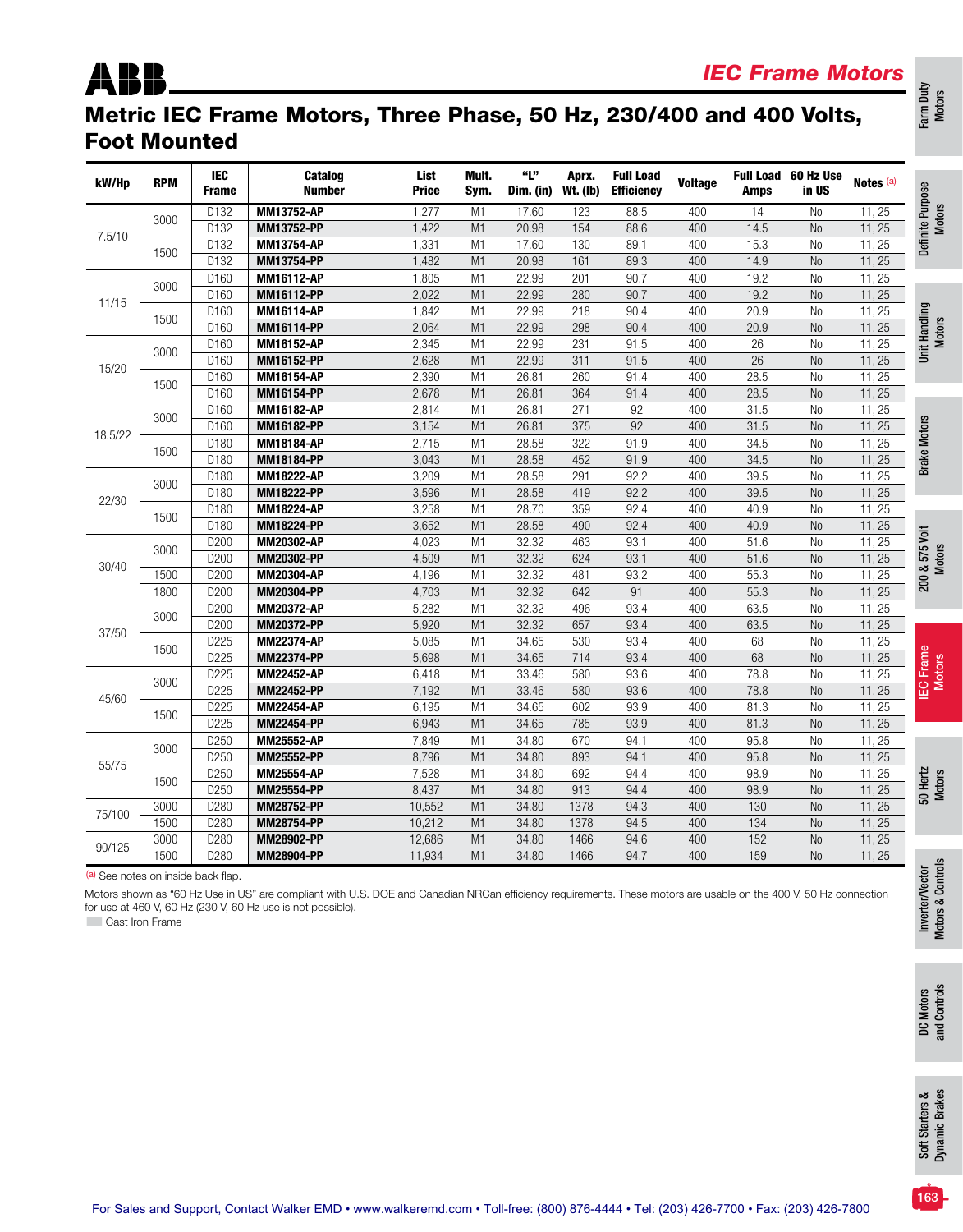### .12 thru 55 kW (.16-75 Hp) IEC D63D thru D250D

Applications: Pumps, compressors, fans, conveyors, and other general purpose three phase applications requiring IEC metric B5 flange mount replacements.

230/400 and 400 Volts, B5 Flange

**Features:** ABB Process Performance (severe duty) IP55 construction. Aluminum frame and endplates. IE2 efficiency per IEC 60034-30; 6 post terminal block with Wye-delta connection 230/400 or 400/690 volt 50 Hz. Class F insulated motors that operates within Class "B" temperature limits. 1.0 Service Factor. Some ratings are marked with DOE compliance number for use on 460 volt, 60 Hz for use in US. Suitable for mounting in any position. Inverter-ready.

 $k$ W/H<sub>D</sub> RPM  $\vert$   $\vert$  EC Frame Catalog Number List Price Mult. Sym. "L" Dim. (in) Aprx. Wt. (lb) Full Load **Efficiency** Voltage Amps Full Load 60 Hz Use  $\frac{1}{2}$  nz use Notes (a) .12/.16 | 1500 | D63 |**MVM06124D-AP** 291 M 8.43 9 65.5 400 0.5 Yes 11, 25 .18/.25 <sup>3000</sup> D63 MVM06182D-AP <sup>284</sup> <sup>M</sup> 8.43 <sup>9</sup> <sup>75</sup> <sup>400</sup> 0.6 Yes 11, 25 1500 D63 MVM06184D-AP 294 M 8.43 10 67.3 400 0.6 Yes 11, 25  $25/33$  3000 D63 MVM06252D-AP 289 M 8.43 10 78.6 400 0.7 Yes 11, 25 1500 D71 **MVM07254D-AP** 308 M 9.45 11 65.1 400 0.7 Yes 11, 25 .37/.5 3000 D71 MVM07372D-AP 315 M 9.45 11 71.6 400 1 Yes 11, 25<br>37/.5 3500 D71 MUM07372D-AP 315 M 9.45 11 71.6 400 1 Yes 11, 25 1500 D71 | MVM07374D-AP 341 M 9.45 11 69.7 400 1 Yes 11, 25 .55/.75 <sup>3000</sup> D71 MVM07552D-AP <sup>348</sup> <sup>M</sup> 9.45 <sup>11</sup> 78.4 <sup>400</sup> 1.3 Yes 11, 25 1500 D80 MVM08554D-AP 372 M 10.45 19 74.1 400 1.4 Yes 11, 25 .75/1 <sup>3000</sup> D80 MVM08752D-AP <sup>413</sup> <sup>M</sup> 10.45 <sup>23</sup> 80.3 <sup>400</sup> 1.8 Yes 11, 25 1500 | D80 | MVM08754D-AP 420 M 10.45 20 79.8 400 1.7 Yes 11, 25 1.1/1.5 <sup>3000</sup> D80 MVM08112D-AP <sup>444</sup> <sup>M</sup> 10.45 <sup>24</sup> 80.9 <sup>400</sup> 2.5 Yes 11, 25 1500 | D90 | MVM09114D-AP 456 M1 12.19 35 83.7 400 2.4 No 11, 25 1.5/2 <sup>3000</sup> D90 MVM09152D-AP <sup>494</sup> M1 12.19 <sup>35</sup> 84.1 <sup>400</sup> 2.9 No 11, 25 1500 | D90 | MVM09154D-AP 546 M1 13.05 35 84.2 400 3.3 No 11, 25 2.2/3 3000 D90 **MVM09222D-AP** 612 M1 12.19 35 84.6 400 4.4 No 11, 25<br>2.2/3 1500 D100 **MVM10004D-AD** 640 M1 12.00 FF 06.4 400 4.5 Vec 11.05 1500 D100 MVM10224D-AP 648 M1 13.82 55 86.4 400 4.6 Yes 11, 25 3/4 <sup>3000</sup> D100 MVM10032D-AP <sup>727</sup> M1 13.82 <sup>55</sup> 86.4 <sup>400</sup> 5.8 Yes 11, 25 1500 | D100 | MVM10034D-AP 774 M1 13.82 64 85.7 400 6.3 Yes 11, 25 4/5.3 <sup>3000</sup> D112 MVM11042D-AP <sup>869</sup> M1 15.47 <sup>66</sup> 86.1 <sup>400</sup> 7.6 No 11, 25 1500 D112 MVM11044D-AP 903 M1 15.47 75 86.7 400 8.8 No 11, 25 5.5/7.5 | 1500 | D132 | **MVM13554D-AP** 1,153 M1 17.60 106 89 400 11.2 No 11,25 5.5/7.5 | 1500 | D132 | **MVM13754D-AP** 1,455 M1 17.60 130 89.1 400 15.3 No 11,25 11/15 | 1500 | D160 | **MVM16114D-AP** 1,995 M1 22.99 234 91 400 20.9 Yes 11, 25 15/20 | 1500 | D160 | **MVM16154D-AP** 2,540 M1 26.81 273 91 400 28.5 Yes 11, 25 18.5/22 | 1500 | **D**180 | **MVM18184D-AP** 2,938 M1 28.58 338 91 400 34.5 Yes 11, 25 22/30 | 1500 | D180 | **MVM18224D-AP** 3,480 M1 28.58 375 91 400 40.9 Yes 11, 25 30/40 | 1500 | D200 | **MVM20304D-AP** 4,492 M1 32.32 503 93.2 400 55.3 Yes 11, 25 37/50 | 1500 | D225 | **MVM22374D-AP** 5,430 M1 34.65 547 93.4 400 68 Yes 11, 25 45/60 1500 D225 MVM22454D-AP 6,541 M1 34.65 620 93.9 400 81.3 Yes 11, 25 55/75 | 1500 | **D**250 | **MVM25554D-AP** 7,923 M1 34.80 772 89.5 400 98.9 Yes 11, 25

(a) See notes on inside back flap.

Motors shown as "60 Hz Use in US" are compliant with U.S. DOE and Canadian NRCan efficiency requirements. These motors are usable on the 400 V, 50 Hz connection for use at 460 V, 60 Hz (230 V, 60 Hz use is not possible).

164



Metric IEC

Definite Purpose Definite Purpose Motors

Farm Duty<br>Motors

Motors & Controls Motors & Controls Inverter/Vector Inverter/Vector

Motors 50 Hertz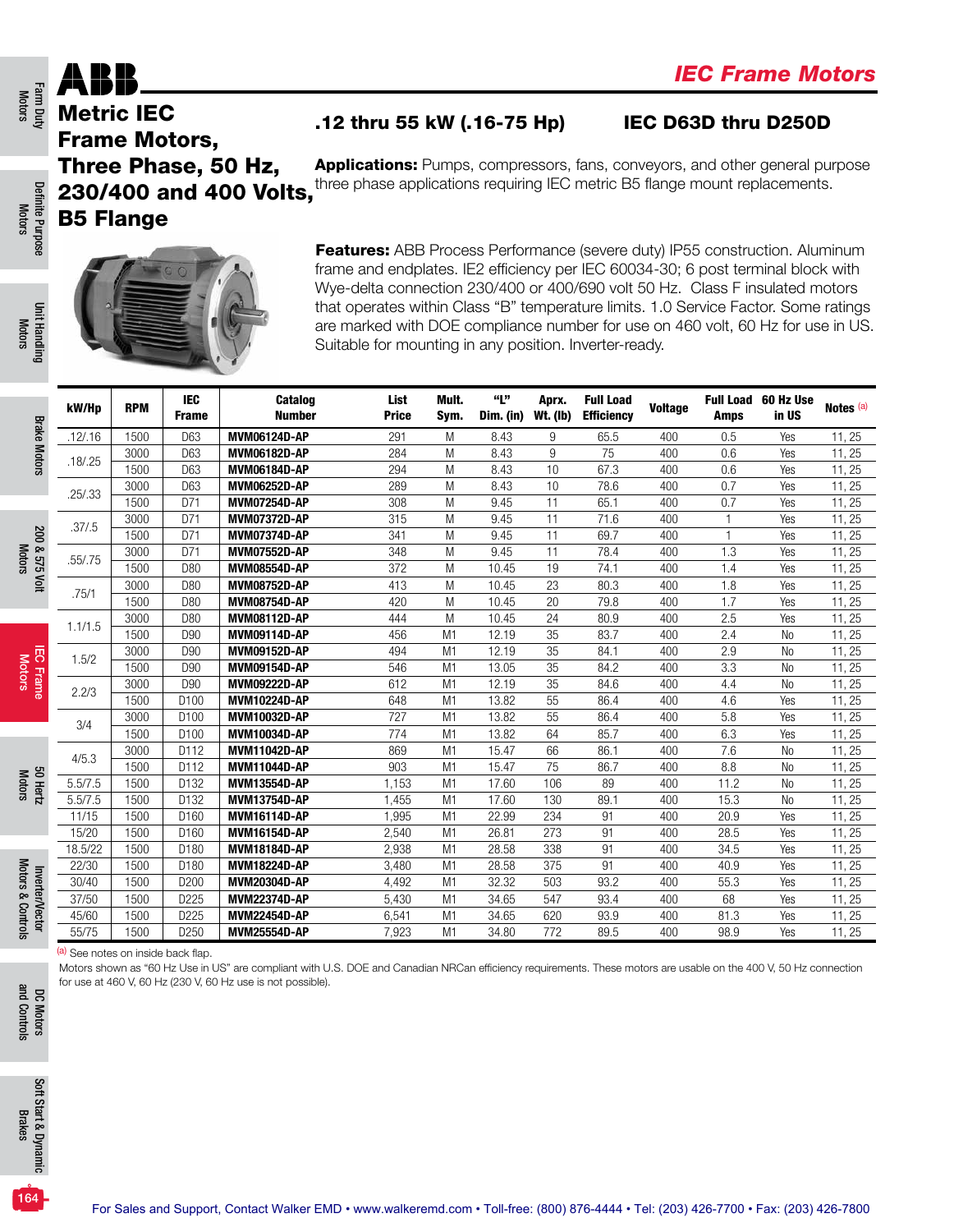### 11 thru 90 kW (15-125 Hp) IEC D160M thru D280M

Premium Efficient, Metric IEC Frame Motors, Three Phase, 50 Hz, 230/400 and 400 Volts

Applications: Pumps, compressors, fans, conveyors, and other general purpose three phase applications.

Features: ABB Process Performance (severe duty) IP55 construction. Cast iron frame and endplates. 6 post terminal block with Wye-delta connection 230/400 or 400/690 volt 50 Hz. Class F insulated motors that operates within Class "B" temperature limits. 1.0 Service Factor. Efficiency per IEC 60034-30, IE3 level and marked with DOE compliance number for use on 460 volt, 60 Hz for use in US. Complies with AS/NZS 1359.5.2005 High-Efficiency MEPS. Inverter-ready.

| kW/Hp   | <b>RPM</b> | <b>IEC</b><br><b>Frame</b> | <b>Catalog</b><br><b>Number</b> | List<br><b>Price</b> | Mult.<br>Sym. | "Ľ"<br>Dim. (in) | Aprx.<br><b>Wt. (lb)</b> | <b>Full Load</b><br><b>Efficiency</b> | <b>Voltage</b> | <b>Full Load</b><br><b>Amps</b> | 60 Hz Use<br>in US | Notes (a) |
|---------|------------|----------------------------|---------------------------------|----------------------|---------------|------------------|--------------------------|---------------------------------------|----------------|---------------------------------|--------------------|-----------|
|         | 3000       | D <sub>160</sub>           | <b>EMM16112-PP</b>              | 2,704                | M1            | 22.99            | 311                      | 91                                    | 400            | 18.8                            | Yes                | 11, 25    |
| 11/15   | 1500       | D160                       | <b>EMM16114-PP</b>              | 2,760                | M1            | 22.99            | 382                      | 93                                    | 400            | 20.7                            | Yes                | 11, 25    |
| 15/20   | 3000       | D <sub>160</sub>           | <b>EMM16152-PP</b>              | 3,520                | M1            | 22.99            | 375                      | 91                                    | 400            | 25.6                            | <b>Yes</b>         | 11, 25    |
|         | 1500       | D <sub>160</sub>           | <b>EMM16154-PP</b>              | 3,579                | M1            | 26.81            | 413                      | 93                                    | 400            | 27.8                            | Yes                | 11, 25    |
| 18.5/22 | 3000       | D160                       | <b>EMM16182-PP</b>              | 4,230                | M1            | 26.81            | 403                      | 91.7                                  | 400            | 31                              | Yes                | 11, 25    |
|         | 1500       | D <sub>180</sub>           | <b>EMM18184-PP</b>              | 4,052                | M1            | 28.58            | 519                      | 93.6                                  | 400            | 34.1                            | <b>Yes</b>         | 11, 25    |
| 22/30   | 3000       | D <sub>180</sub>           | <b>EMM18222-PP</b>              | 4,762                | M1            | 28.58            | 516                      | 91.7                                  | 400            | 37.6                            | Yes                | 11, 25    |
|         | 1500       | D180                       | <b>EMM18224-PP</b>              | 4,851                | M1            | 28.58            | 519                      | 94.1                                  | 400            | 40.6                            | Yes                | 11, 25    |
| 30/40   | 3000       | D <sub>200</sub>           | <b>EMM20302-PP</b>              | 5,945                | M1            | 32.32            | 657                      | 92.4                                  | 400            | 51.4                            | <b>Yes</b>         | 11, 25    |
|         | 1500       | D <sub>200</sub>           | <b>EMM20304-PP</b>              | 6,182                | M1            | 32.32            | 703                      | 94.1                                  | 400            | 54.1                            | Yes                | 11, 25    |
| 37/50   | 3000       | D200                       | <b>EMM20372-PP</b>              | 7,808                | M1            | 32.32            | 692                      | 93                                    | 400            | 62.6                            | Yes                | 11, 25    |
|         | 1500       | D225                       | <b>EMM22374-PP</b>              | 7,512                | M1            | 34.65            | 877                      | 94.5                                  | 400            | 65                              | <b>Yes</b>         | 11, 25    |
| 45/60   | 3000       | D <sub>225</sub>           | <b>EMM22452-PP</b>              | 9,405                | M1            | 33.46            | 692                      | 93.6                                  | 400            | 75.6                            | Yes                | 11, 25    |
|         | 1500       | D225                       | <b>EMM22454-PP</b>              | 9,080                | M1            | 34.65            | 877                      | 95                                    | 400            | 79.2                            | Yes                | 11, 25    |
| 55/75   | 3000       | D <sub>250</sub>           | <b>EMM25552-PP</b>              | 11,416               | M1            | 34.80            | 997                      | 93.6                                  | 400            | 93.1                            | Yes                | 11, 25    |
|         | 1500       | D250                       | <b>EMM25554-PP</b>              | 10,943               | M1            | 34.80            | 1049                     | 95.4                                  | 400            | 97                              | Yes                | 11, 25    |
| 75/100  | 3000       | D <sub>280</sub>           | <b>EMM28752-PP</b>              | 12,599               | M1            | 34.80            | 1466                     | 94.1                                  | 400            | 130                             | Yes                | 11, 25    |
|         | 1500       | D <sub>280</sub>           | <b>EMM28754-PP</b>              | 12,190               | M1            | 34.80            | 1466                     | 95.4                                  | 400            | 133                             | Yes                | 11, 25    |
| 90/125  | 3000       | D280                       | <b>EMM28902-PP</b>              | 15,147               | M1            | 34.80            | 1598                     | 95                                    | 400            | 154                             | Yes                | 11, 25    |
|         | 1500       | D280                       | <b>EMM28904-PP</b>              | 14,258               | M1            | 34.80            | 1598                     | 95.4                                  | 400            | 159                             | Yes                | 11, 25    |

(a) See notes on inside back flap.

Motors shown as "60 Hz Use in US" are compliant with U.S. DOE and Canadian NRCan efficiency requirements. These motors are usable on the 400 V, 50 Hz connection for use at 460 V, 60 Hz (230 V, 60 Hz use is not possible).

**Cast Iron Frame** 

Farm Duty Motors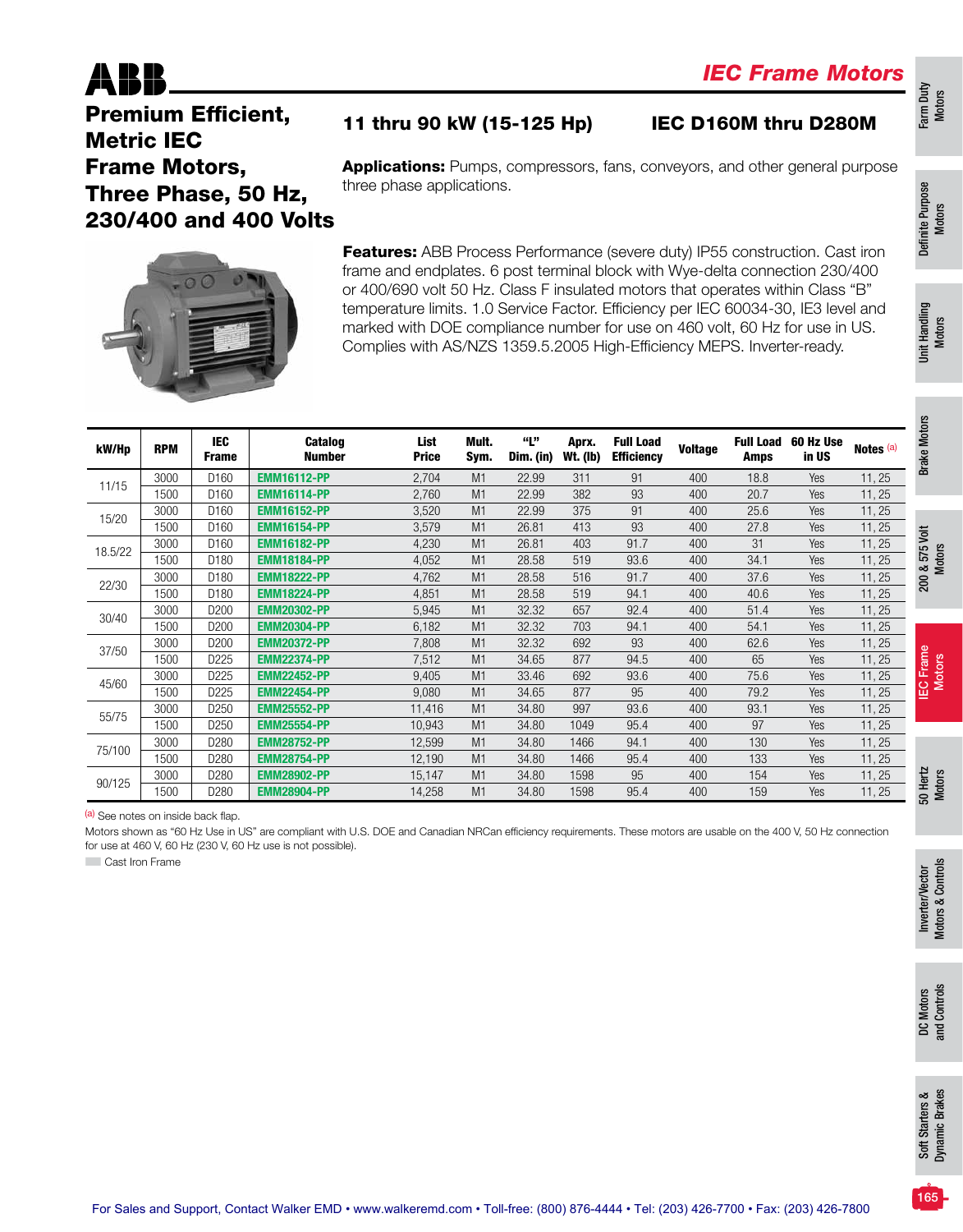### ABH Metric IEC ATEX/IECEX

Non-Sparking Ex nA II T3,

Foot Mounted

Farm Duty<br>Motors

Definite Purpose Motors

Definite Purpose

Unit Handling Motors

**Unit Handling** 

Brake Motors

**Brake Motors** 

200 & 575 Volt Motors

200 & 575 Volt

IEC Frame Motors

### .55 thru 90 kW (.75-125 Hp) IEC D80 thru D280

Applications: Ideal for use where hazardous gases may be present.

Features: ABB Non-Sparking (Ex nA) for Zone 2. Cast Iron frame and endplates. IP55 construction IE2 efficiency per IEC 60034-30; 6 post terminal block with Wye-delta connection 230/400 or 400/690 volt 50 Hz. Class F insulated motors that operates within Class "B" temperature limits. 1.0 Service Factor. Certified for both ATEX and IECEx as standard.



Three Phase, 50 Hz,

230/400 and 400 Volts,

| kW/Hp   | <b>RPM</b> | IEC.<br><b>Frame</b> | <b>Catalog</b><br><b>Number</b> | List<br><b>Price</b> | Mult.<br>Sym.  | "L"<br>Dim. (in) | Aprx.<br>Wt. (Ib) | <b>Full Load</b><br><b>Efficiency</b> | <b>Voltage</b> | <b>Full Load</b><br><b>Amps</b> | 60 Hz Use<br>in US | Notes <sup>(a)</sup> |
|---------|------------|----------------------|---------------------------------|----------------------|----------------|------------------|-------------------|---------------------------------------|----------------|---------------------------------|--------------------|----------------------|
| .55/.75 | 1500       | D80                  | MM08554-EX1                     | 1,036                | M              | 13.39            | 84                | 75.4                                  | 400            | 1.4                             | N <sub>o</sub>     | 11, 25               |
| .75/1   | 1500       | D80                  | MM08754-EX1                     | ,080                 | M              | 13.39            | 84                | 80.4                                  | 400            | 1.8                             | <b>No</b>          | 11, 25               |
| 1.1/1.5 | 1500       | D90                  | MM09114-EX1                     | ,204                 | M1             | 15.95            | 112               | 81.8                                  | 400            | 2.3                             | <b>No</b>          | 11, 25               |
| 1.5/2   | 1500       | D90                  | MM09154-EX1                     | ,320                 | M <sub>1</sub> | 15.95            | 117               | 83.2                                  | 400            | 3.2                             | <b>No</b>          | 11, 25               |
| 2.2/3   | 1500       | D <sub>100</sub>     | MM10224-EX1                     | ,529                 | M1             | 18.90            | 134               | 84.7                                  | 400            | 4.3                             | <b>No</b>          | 11, 25               |
| 3/4     | 1500       | D <sub>100</sub>     | MM10034-EX1                     | 1,737                | M1             | 18.90            | 139               | 85.7                                  | 400            | 6                               | <b>No</b>          | 11, 25               |
| 4/5.3   | 1500       | D112                 | MM11044-EX1                     | 2,002                | M1             | 18.90            | 159               | 86.9                                  | 400            | 8.7                             | <b>No</b>          | 11, 25               |
| 5.5/7.5 | 1500       | D <sub>132</sub>     | MM13554-EX1                     | 2,208                | M <sub>1</sub> | 22.50            | 225               | 87.7                                  | 400            | 11.4                            | <b>No</b>          | 11, 25               |
| 7.5/10  | 1500       | D132                 | MM13754-EX1                     | 2,414                | M1             | 22.50            | 244               | 89.1                                  | 400            | 16.1                            | <b>No</b>          | 11, 25               |
| 11/15   | 1500       | D <sub>160</sub>     | <b>MM16114-EX1</b>              | 2,887                | M1             | 27.99            | 498               | 91.2                                  | 400            | 21.2                            | <b>No</b>          | 11, 25               |
| 15/20   | 1500       | D <sub>160</sub>     | MM16154-EX1                     | 3,258                | M1             | 27.99            | 549               | 92                                    | 400            | 28                              | <b>No</b>          | 11, 25               |
| 18.5/22 | 1500       | D <sub>180</sub>     | MM18184-EX1                     | 3,549                | M1             | 27.80            | 597               | 91.6                                  | 400            | 35.1                            | <b>No</b>          | 11, 25               |
| 22/30   | 1500       | D <sub>180</sub>     | MM18224-EX1                     | 3,942                | M1             | 27.80            | 615               | 91.6                                  | 400            | 41.7                            | <b>No</b>          | 11, 25               |
| 30/40   | 1500       | D <sub>200</sub>     | MM20304-EX1                     | 4,415                | M1             | 30.47            | 672               | 93.6                                  | 400            | 54.4                            | <b>No</b>          | 11, 25               |
| 37/50   | 1500       | D225                 | MM22374-EX1                     | 5,288                | M1             | 34.29            | 783               | 93.6                                  | 400            | 67.1                            | <b>No</b>          | 11, 25               |
| 45/60   | 1500       | D <sub>225</sub>     | MM22454-EX1                     | 6,404                | M1             | 34.29            | 860               | 94.1                                  | 400            | 78.4                            | <b>No</b>          | 11, 25               |
| 55/75   | 1500       | D <sub>250</sub>     | MM25554-EX1                     | 7,714                | M1             | 34.45            | 915               | 94.3                                  | 400            | 100                             | <b>No</b>          | 11, 25               |
| 75/100  | 1500       | D <sub>280</sub>     | MM28754-EX1                     | 10,552               | M1             | 42.83            | 1377              | 94.5                                  | 400            | 134                             | <b>No</b>          | 11, 25               |
| 90/125  | 1500       | D <sub>280</sub>     | MM28904-EX1                     | 12,274               | M1             | 42.83            | 1466              | 94.7                                  | 400            | 159                             | <b>No</b>          | 11, 25               |

(a) See notes on inside back flap.

**Cast Iron Frame** 

Motors 50 Hertz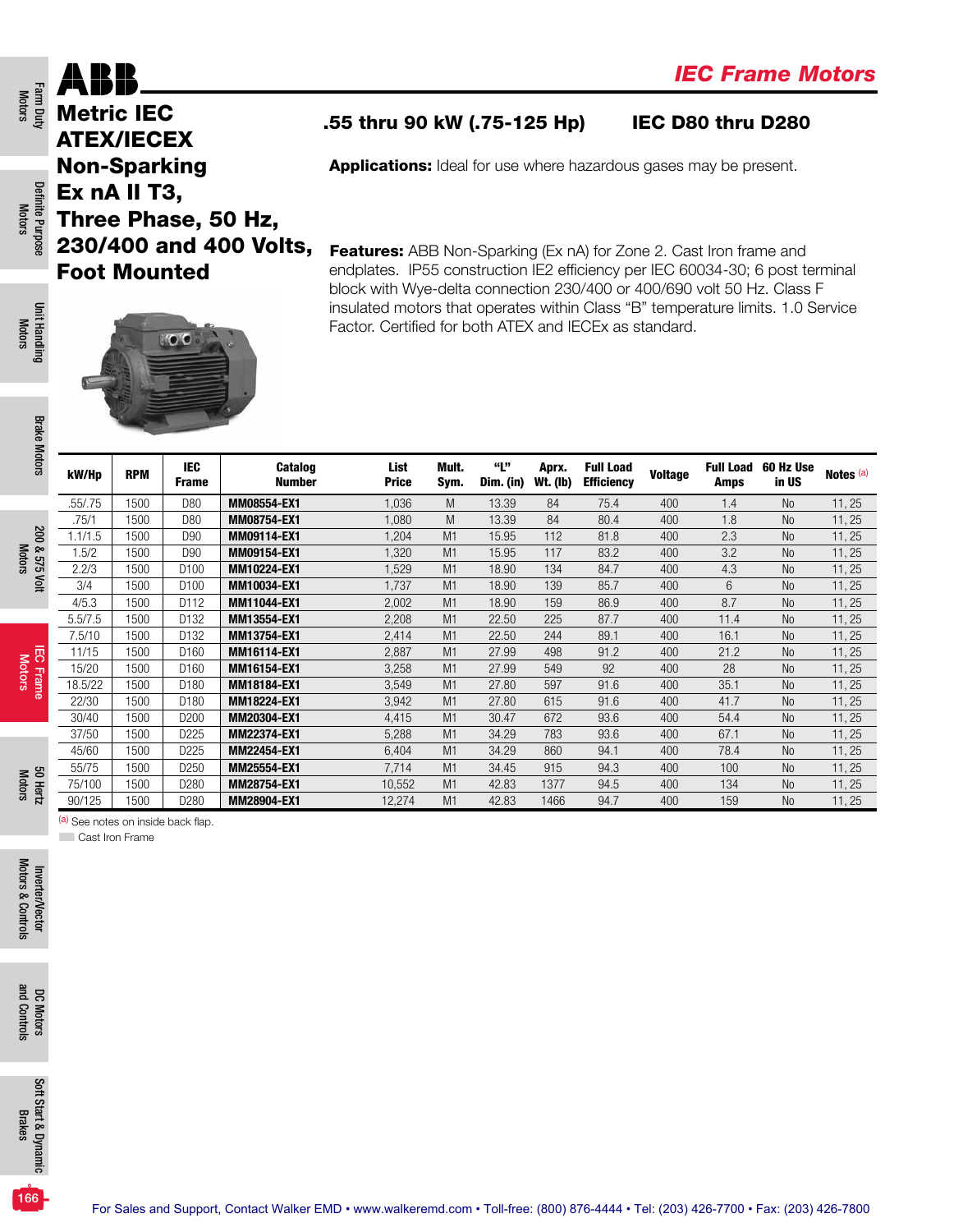

### .55 thru 30 kW (.75-40 Hp) IEC D80 thru D200

Applications: Ideal for use where hazardous gases may be present.

Metric IEC ATEX/ IECEX Flameproof Ex d IIC T4, Three Phase, 50 Hz, 230/400 and 400 Volts, Foot Mounted

Definite Purpose Definite Purpose<br>Motors

Unit Handling Unit Handling<br>Motors

Farm Duty Motors



Features: ABB Flameproof (Ex d) for Zone 1. Cast Iron frame and endplates. IP55 construction, IE2 efficiency per IEC 60034-30; 6 post terminal block with Wyedelta connection 400/690 volt 50 Hz. Class F insulated motors that operates within Class "B" temperature limits. 1.0 Service Factor. Certified for both ATEX and IECEx as standard.

| kW/Hp   | <b>RPM</b> | <b>IEC</b><br><b>Frame</b> | Catalog<br><b>Number</b> | List<br><b>Price</b> | Mult.<br>Sym. | "L"<br>Dim. (in) | Aprx.<br><b>Wt. (Ib)</b> | <b>Full Load</b><br><b>Efficiency</b> | <b>Voltage</b> | <b>Full Load</b><br>Amps | 60 Hz Use<br>in US | Notes <sup>(a)</sup> | <b>Motors</b> |
|---------|------------|----------------------------|--------------------------|----------------------|---------------|------------------|--------------------------|---------------------------------------|----------------|--------------------------|--------------------|----------------------|---------------|
| .55/.75 | 1500       | D80                        | MM08554-EX2              | 1,138                | M             | 13.39            | 84                       | 75.4                                  | 400            | 1.4                      | <b>No</b>          | 11, 25               | <b>Brake</b>  |
| .75/1   | 1500       | D80                        | MM08754-EX2              | 1.189                | M             | 13.39            | 84                       | 80.4                                  | 400            | 1.8                      | <b>No</b>          | 11, 25               |               |
| 1.1/1.5 | 1500       | D90                        | MM09114-EX2              | 1,322                | M1            | 15.94            | 112                      | 81.8                                  | 400            | 2.3                      | <b>No</b>          | 11, 25               |               |
| .5/2    | 1500       | D90                        | MM09154-EX2              | 1,453                | M1            | 15.94            | 117                      | 83.2                                  | 400            | 3.2                      | <b>No</b>          | 11, 25               |               |
| 2.2/3   | 1500       | D100                       | MM10224-EX2              | 1,681                | M1            | 20.47            | 154                      | 84.7                                  | 400            | 4.3                      | N <sub>o</sub>     | 11, 25               |               |
| 3/4     | 1500       | D100                       | MM10034-EX2              | 1.909                | M1            | 20.47            | 159                      | 85.7                                  | 400            | 6                        | <b>No</b>          | 11, 25               | 575 Volt      |
| 4/5.3   | 1500       | D112                       | MM11044-EX2              | 2,200                | M1            | 20.47            | 179                      | 86.9                                  | 400            | 8.7                      | <b>No</b>          | 11, 25               | త             |
| 5.5/7.5 | 1500       | D132                       | MM13554-EX2              | 2.644                | M1            | 22.83            | 245                      | 87.7                                  | 400            | 11.4                     | <b>No</b>          | 11, 25               | 200           |
| 7.5/10  | 1500       | D132                       | MM13754-EX2              | 3.105                | M1            | 22.83            | 251                      | 89.1                                  | 400            | 16.1                     | <b>No</b>          | 11, 25               |               |
| 11/15   | 1500       | D160                       | MM16114-EX2              | 3,663                | M1            | 27.99            | 511                      | 91.2                                  | 400            | 21.2                     | <b>No</b>          | 11, 25               |               |
| 15/20   | 1500       | D160                       | MM16154-EX2              | 4,536                | M1            | 27.99            | 562                      | 92                                    | 400            | 28                       | N <sub>o</sub>     | 11, 25               |               |
| 18.5/22 | 1500       | D180                       | MM18184-EX2              | 5,700                | M1            | 27.80            | 611                      | 91.6                                  | 400            | 35.1                     | N <sub>o</sub>     | 11, 25               |               |
| 22/30   | 1500       | D180                       | MM18224-EX2              | 6.307                | M1            | 27.80            | 628                      | 91.6                                  | 400            | 41.7                     | <b>No</b>          | 11, 25               | Frame         |
| 30/40   | 1500       | D200                       | MM20304-EX2              | 7,908                | M1            | 30.47            | 750                      | 93.6                                  | 400            | 54.4                     | <b>No</b>          | 11, 25               | 옵<br>         |
|         |            |                            |                          |                      |               |                  |                          |                                       |                |                          |                    |                      |               |

(a) See notes on inside back flap.

**Cast Iron Frame** 

Motors

Motors

DC Motors<br>and Controls and Controls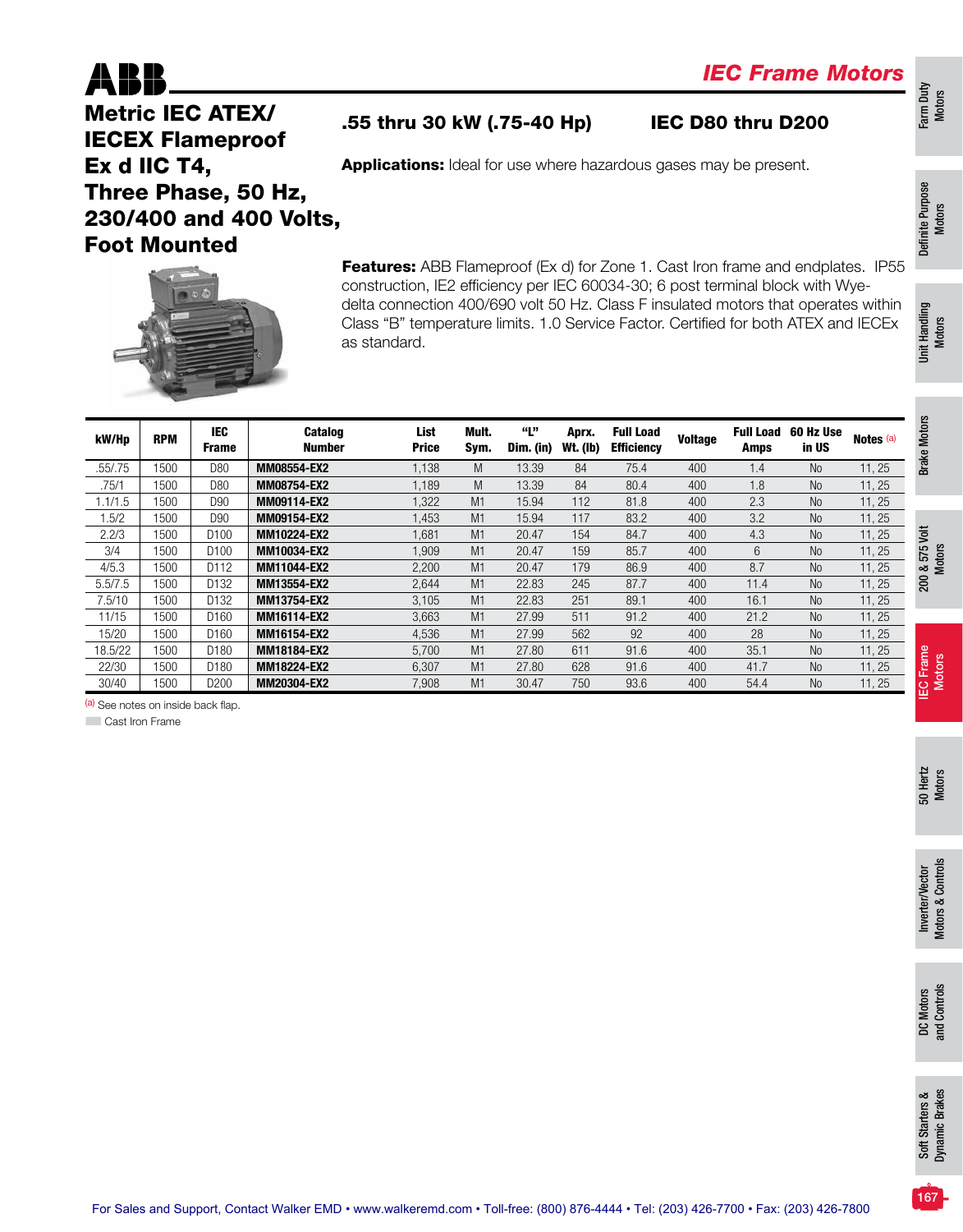Metric IEC ATEX/ IECEX Flameproof Ex de IIC T4, Three Phase, 50 Hz, 230/400 and 400 Volts, Foot Mounted



### .55 thru 30 kW (.75-40 Hp) IEC D80 thru D200

Applications: Ideal for use where hazardous gases may be present.

Features: ABB Flameproof (Ex de) for Zone 1. Cast Iron frame and endplates with increased safety conduit box. IP55 construction, IE2 efficiency per IEC 60034- 30; 6 post terminal block with Wye-delta connection 400/690 volt 50 Hz. Class F insulated motors that operates within Class "B" temperature limits. 1.0 Service Factor. Suitable for mounting in any position. Certified for both ATEX and IECEx as standard.

| kW/Hp   | <b>RPM</b> | <b>IEC</b><br><b>Frame</b> | <b>Catalog</b><br><b>Number</b> | List<br><b>Price</b> | Mult.<br>Sym.  | "Ľ"<br>Dim. (in) | Aprx.<br><b>Wt. (Ib)</b> | <b>Full Load</b><br><b>Efficiency</b> | <b>Voltage</b> | <b>Full Load</b><br><b>Amps</b> | 60 Hz Use<br>in US | Notes <sup>(a)</sup> |
|---------|------------|----------------------------|---------------------------------|----------------------|----------------|------------------|--------------------------|---------------------------------------|----------------|---------------------------------|--------------------|----------------------|
| .55/.75 | 1500       | D80                        | MM08554-EX3                     | 1,036                | M              | 13.39            | 84                       | 75.4                                  | 400            | 1.4                             | N <sub>o</sub>     | 11, 25               |
| .75/1   | 1500       | D80                        | MM08754-EX3                     | 1,080                | M              | 13.39            | 84                       | 80.4                                  | 400            | 1.8                             | N <sub>o</sub>     | 11, 25               |
| 1.1/1.5 | 1500       | D90                        | MM09114-EX3                     | 1,204                | M1             | 15.94            | 112                      | 81.8                                  | 400            | 2.3                             | N <sub>o</sub>     | 11, 25               |
| 1.5/2   | 1500       | D90                        | MM09154-EX3                     | 1,320                | M <sub>1</sub> | 15.94            | 117                      | 83.2                                  | 400            | 3.2                             | N <sub>o</sub>     | 11, 25               |
| 2.2/3   | 1500       | D <sub>100</sub>           | MM10224-EX3                     | 1,529                | M1             | 18.90            | 154                      | 84.7                                  | 400            | 4.3                             | N <sub>o</sub>     | 11, 25               |
| 3/4     | 1500       | D <sub>100</sub>           | MM10034-EX3                     | 1.737                | M <sub>1</sub> | 18.90            | 159                      | 85.7                                  | 400            | 6                               | <b>No</b>          | 11, 25               |
| 4/5.3   | 1500       | D112                       | MM11044-EX3                     | 2,002                | M <sub>1</sub> | 18.90            | 179                      | 86.9                                  | 400            | 8.7                             | N <sub>o</sub>     | 11, 25               |
| 5.5/7.5 | 1500       | D132                       | MM13554-EX3                     | 2,411                | M <sub>1</sub> | 22.05            | 245                      | 87.7                                  | 400            | 11.4                            | N <sub>o</sub>     | 11, 25               |
| 7.5/10  | 1500       | D132                       | MM13754-EX3                     | 2,838                | M1             | 22.05            | 251                      | 89.1                                  | 400            | 16.1                            | N <sub>o</sub>     | 11, 25               |
| 11/15   | 1500       | D <sub>160</sub>           | <b>MM16114-EX3</b>              | 3,323                | M1             | 27.99            | 511                      | 91.2                                  | 400            | 21.2                            | N <sub>o</sub>     | 11, 25               |
| 15/20   | 1500       | D <sub>160</sub>           | MM16154-EX3                     | 4,124                | M <sub>1</sub> | 27.99            | 562                      | 92                                    | 400            | 28                              | N <sub>o</sub>     | 11, 25               |
| 18.5/22 | 1500       | D <sub>180</sub>           | MM18184-EX3                     | 7,617                | M1             | 27.80            | 611                      | 91.6                                  | 400            | 35.1                            | N <sub>o</sub>     | 11, 25               |
| 22/30   | 1500       | D180                       | MM18224-EX3                     | 5,725                | M <sub>1</sub> | 27.80            | 628                      | 91.6                                  | 400            | 41.7                            | N <sub>o</sub>     | 11, 25               |
| 30/40   | 1500       | D <sub>200</sub>           | MM20304-EX3                     | 7,180                | M1             | 30.47            | 750                      | 93.6                                  | 400            | 54.4                            | N <sub>o</sub>     | 11, 25               |

(a) See notes on inside back flap.

**Cast Iron Frame** 

Farm Duty<br>Motors

ABI

Definite Purpose Motors

Definite Purpose

Unit Handling Unit Handling<br>Motors

Brake Motors

**Brake Motors** 

200 & 575 Volt Motors

200 & 575 Volt

IEC Frame **IEC Frame**<br>Motors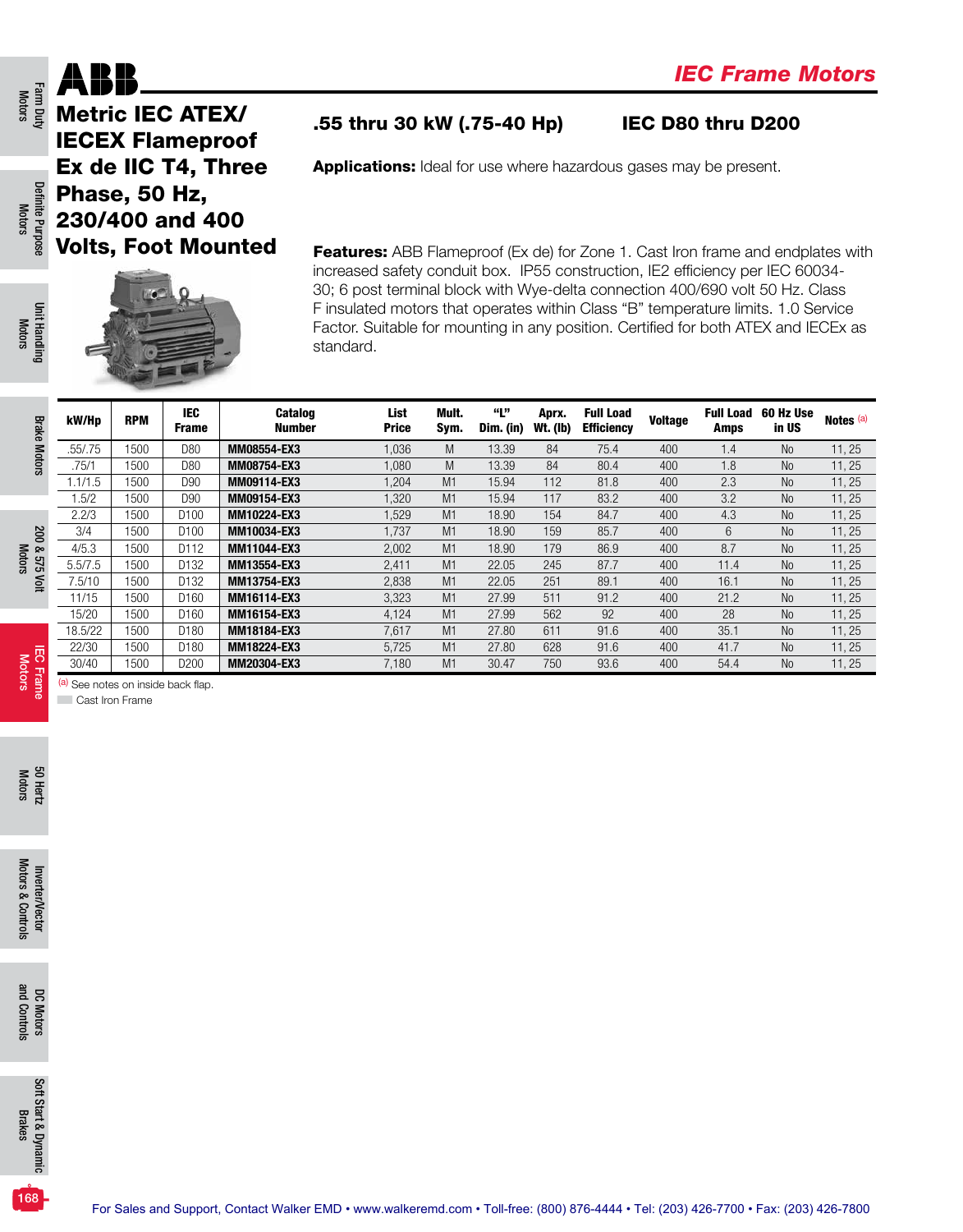### *IEC Frame Motors*

### Super-E, Metric IEC Motors, Three Phase, 50 Hz, 230/400 & 400 Volts, Foot Mounted

### 4 thru 75 kW (5-100 Hp) IEC D112M thru D250M

Applications: Pumps, compressors, fans, conveyors and other general purpose three phase applications.



Features: Suitable for mounting in any position. Cast iron frame, endplates conduit box and fan cover. Metric hardware and terminal strip in F2 conduit box. Re-greasing provisions and thermistors on 11kW (D160 frame) and larger. IP55 protection. Wye-delta connection. Efficiency per IEC 60034-30, IE3 level. Complies with AS/NZS 1359.5.2005 High-Efficiency MEPS. UL, CSA and CE compliant.

| kW/Hp   | <b>RPM</b> | <b>IEC</b><br><b>Frame</b> | <b>Catalog</b><br><b>Number</b> | List<br><b>Price</b> | Mult.<br>Sym. | "Ľ"<br>Dim. (in) | Aprx.<br><b>Wt. (Ib)</b> | <b>Full Load</b><br><b>Efficiency</b> | <b>Voltage</b> | Amps | <b>Full Load 60 Hz Use</b><br>in US | Notes <sup>(a)</sup> |
|---------|------------|----------------------------|---------------------------------|----------------------|---------------|------------------|--------------------------|---------------------------------------|----------------|------|-------------------------------------|----------------------|
| 4/5     | 3000       | D112M                      | EM11042-57                      | 1,414                | L1            | 15.12            | 104                      | 88.1                                  | 230/380-415    | 7.1  | <b>No</b>                           | 1,48                 |
| 5.5/7.5 | 3000       | D132S                      | EM13062-58                      | 1,638                | L1            | 18.23            | 169                      | 89.2                                  | 380-415        | 9.7  | <b>No</b>                           | 1,48                 |
|         | 1500       | D132S                      | EM13064-58                      | 1,579                | L1            | 18.23            | 175                      | 89.6                                  | 380-415        | 11.6 | <b>No</b>                           | 1,48                 |
| 7.5/10  | 3000       | D <sub>132</sub> S         | EM13082-58                      | 1.920                | L1            | 18.23            | 175                      | 90.1                                  | 380-415        | 13.3 | <b>No</b>                           | 1,48                 |
|         | 1500       | D132M                      | EM13084-58                      | 1.770                | L1            | 18.23            | 91                       | 90.4                                  | 380-415        | 14.3 | <b>No</b>                           | 1,48                 |
| 11/15   | 3000       | D160M                      | EM16112-58                      | 2,763                | L1            | 23.66            | 282                      | 92.4                                  | 380-415        | 20.3 | N <sub>o</sub>                      | 1,48                 |
|         | 1500       | D160M                      | EM16114-58                      | 2,552                | L1            | 23.66            | 286                      | 92.4                                  | 380-415        | 21.5 | <b>No</b>                           | 1,48                 |
|         | 3000       | D160M                      | EM16152-58                      | 3,023                | L1            | 23.66            | 294                      | 93                                    | 380-415        | 26   | <b>No</b>                           | 1,48                 |
| 15/20   | 1500       | D160L                      | EM16154-58                      | 3,068                | L1            | 23.66            | 315                      | 92.1                                  | 380-415        | 28.5 | <b>No</b>                           | 1,48                 |
|         | 3000       | D160L                      | EM16192-58                      | 3,906                | L1            | 23.66            | 310                      | 93                                    | 380-415        | 32   | <b>No</b>                           | 1,48                 |
| 18.5/25 | 1500       | D180M                      | EM18194-58                      | 3,978                | L1            | 27.48            | 459                      | 93.6                                  | 380-415        | 33.5 | <b>No</b>                           | 1,48                 |
|         | 3000       | D180M                      | EM18222-58                      | 4,619                | L1            | 27.48            | 445                      | 93.6                                  | 380-415        | 38.5 | <b>No</b>                           | 1,48                 |
| 22/30   | 1500       | D180L                      | EM18224-58                      | 4,698                | L1            | 27.48            | 451                      | 93.6                                  | 380-415        | 43.5 | <b>No</b>                           | 1,48                 |
|         | 3000       | D200M                      | EM20302-58                      | 5,950                | L1            | 29.33            | 608                      | 94.1                                  | 380-415        | 52   | <b>No</b>                           | 1,48                 |
| 30/40   | 1500       | D200L                      | EM20304-58                      | 6,105                | L1            | 29.33            | 608                      | 94.5                                  | 380-415        | 52.6 | N <sub>o</sub>                      | 1,48                 |
|         | 3000       | D200M                      | EM20372-58                      | 6,868                | L1            | 29.33            | 633                      | 94.1                                  | 380-415        | 63   | <b>No</b>                           | 1,48                 |
| 37/50   | 1500       | D225S                      | EM22374-58                      | 6,662                | L1            | 32.48            | 367                      | 93.9                                  | 400            | 66.1 | <b>No</b>                           | 1,48                 |
| 45/60   | 3000       | D225S                      | EM22452-58                      | 9,601                | L1            | 31.30            | 815                      | 94.1                                  | 400            | 77   | <b>No</b>                           | 1,48                 |
|         | 3000       | <b>D250S</b>               | EM25552-58                      | 11,152               | L1            | 36.30            | 1100                     | 94.5                                  | 400            | 96.2 | <b>No</b>                           | 1,48                 |
| 55/75   | 1500       | D250M                      | EM25554-58                      | 11,129               | L1            | 36.30            | 1185                     | 94.8                                  | 400            | 102  | <b>No</b>                           | 1,48                 |
| 75/100  | 1500       | D250M                      | EM25754-58                      | 14,016               | L1            | 36.30            | 569                      | 95                                    | 400            | 134  | <b>No</b>                           | 1,48                 |

(a) See notes on inside back flap.

**Cast Iron Frame**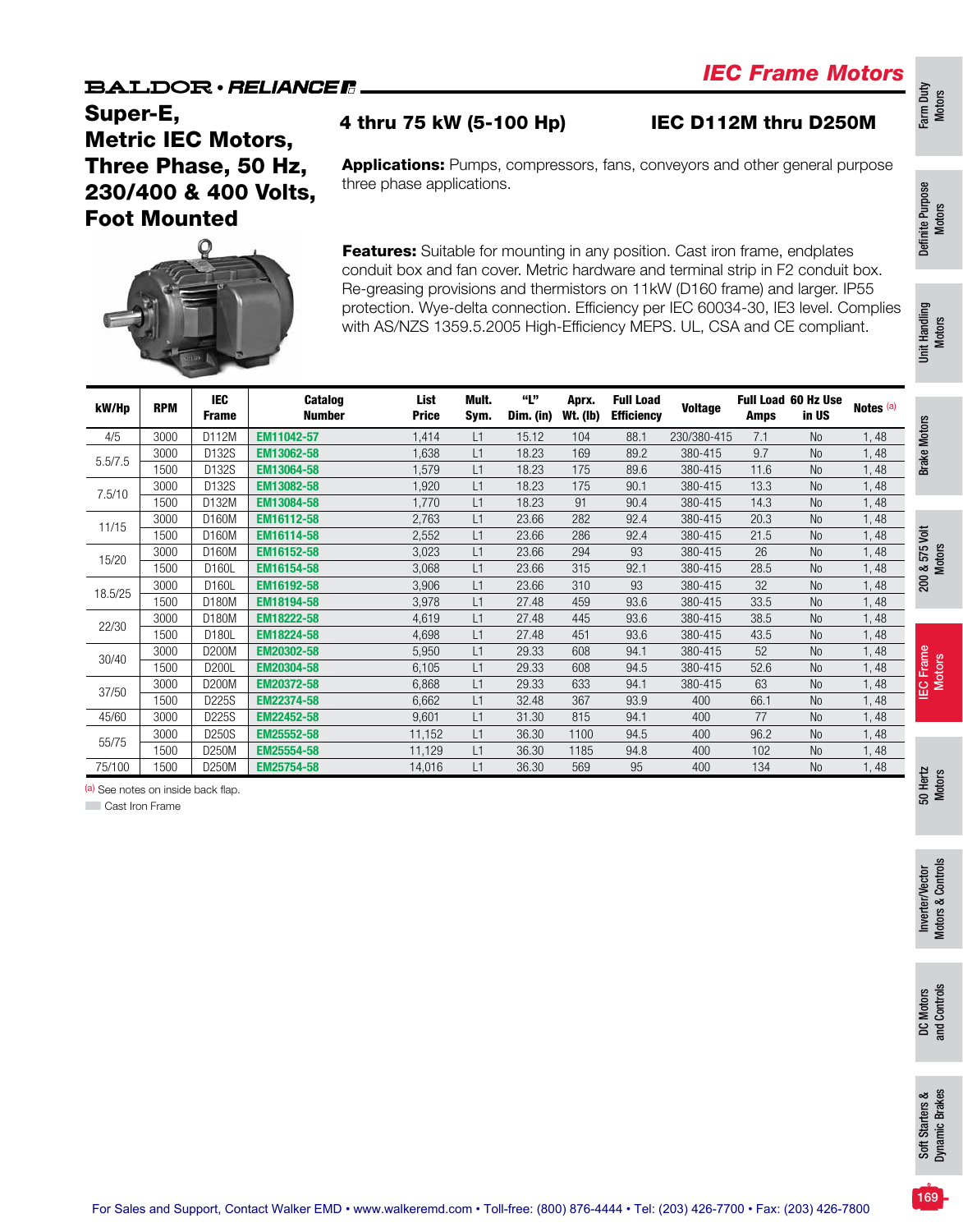Metric-E, IEC Motors, Three Phase, 50 Hz, 230/400 & 400 Volts

### 4 thru 132 kW (5-177 Hp) IEC D112M thru D315M

Applications: Pumps, compressors, fans, conveyors and other general purpose three phase applications.



Features: Suitable for mounting in any position. Cast iron frame, endplates conduit box and fan cover. Metric hardware and terminal strip in F2 conduit box. Re-greasing provisions and thermistors on 11kW (D160 frame) and larger. IP55 protection. Wye-delta connection. Efficiency per IEC 60034-30, IE2 level. Complies with AS/NZS 1359.5.2005 High-Efficiency MEPS. UL, CSA and CE compliant.

| kW/Hp   | <b>RPM</b> | <b>IEC</b><br><b>Frame</b> | Catalog<br><b>Number</b> | List<br><b>Price</b> | Mult.<br>Sym.  | "L"<br>Dim. (in) | Aprx.<br><b>Wt.</b> (lb) | <b>Full Load</b><br><b>Efficiency</b> | <b>Voltage</b> | <b>Amps</b> | <b>Full Load 60 Hz Use</b><br>in US | Notes <sup>(a)</sup> |
|---------|------------|----------------------------|--------------------------|----------------------|----------------|------------------|--------------------------|---------------------------------------|----------------|-------------|-------------------------------------|----------------------|
| 4/5     | 3000       | D112M                      | M11042-57                | 1,264                | L1             | 15.12            | 98                       | 86.3                                  | 230/380-415    | 7.1         | <b>No</b>                           | 1,48                 |
|         | 1500       | D112M                      | M11044-57                | 1,044                | L1             | 15.12            | 113                      | 87                                    | 230/380-415    | 8.1         | N <sub>o</sub>                      | 1,48                 |
| 5.5/7.5 | 3000       | D132S                      | M13062-58                | 1,438                | L1             | 18.23            | 168                      | 87.2                                  | 380-415        | 10.2        | <b>No</b>                           | 1,48                 |
|         | 1500       | D132S                      | M13064-58                | 1,393                | L1             | 18.23            | 178                      | 87.9                                  | 380-415        | 12.2        | <b>No</b>                           | 1,48                 |
| 7.5/10  | 3000       | D132S                      | M13082-58                | 1,729                | L1             | 18.23            | 198                      | 88.3                                  | 380-415        | 13.8        | N <sub>0</sub>                      | 1,48                 |
|         | 1500       | D132M                      | M13084-58                | 1,499                | L1             | 18.23            | 196                      | 88.9                                  | 380-415        | 15.3        | N <sub>0</sub>                      | 1,48                 |
| 11/15   | 3000       | D160M                      | M16112-58                | 2,370                | L1             | 23.66            | 282                      | 90.2                                  | 380-415        | 19.5        | N <sub>0</sub>                      | 1,48                 |
|         | 1500       | D160M                      | M16114-58                | 2,126                | L1             | 23.66            | 286                      | 91.4                                  | 380-415        | 20.5        | <b>No</b>                           | 1,48                 |
| 15/20   | 3000       | D160M                      | M16152-58                | 2,593                | L1             | 23.66            | 294                      | 90.3                                  | 380-415        | 26          | N <sub>0</sub>                      | 1,48                 |
|         | 1500       | D160L                      | M16154-58                | 2,544                | L1             | 23.66            | 315                      | 91.2                                  | 380-415        | 27.5        | N <sub>0</sub>                      | 1,48                 |
| 18.5/25 | 3000       | D160L                      | M16192-58                | 3,265                | L1             | 23.66            | 310                      | 91                                    | 380-415        | 31.5        | N <sub>o</sub>                      | 1,48                 |
|         | 1500       | D180M                      | M18194-58                | 3,119                | L <sub>1</sub> | 27.48            | 437                      | 91.8                                  | 380-415        | 35.5        | N <sub>0</sub>                      | 1,48                 |
| 22/30   | 3000       | D180M                      | M18222-58                | 3,535                | L1             | 27.48            | 202                      | 91.7                                  | 380-415        | 38.5        | <b>No</b>                           | 1,48                 |
|         | 1500       | D180L                      | M18224-58                | 3,665                | L1             | 27.48            | 470                      | 92.4                                  | 380-415        | 41          | <b>No</b>                           | 1,48                 |
| 30/40   | 3000       | D200M                      | M20302-58                | 5,003                | L1             | 29.33            | 625                      | 92                                    | 380-415        | 53          | N <sub>0</sub>                      | 1,48                 |
|         | 1500       | D200L                      | M20304-58                | 4,825                | L1             | 29.33            | 608                      | 92.4                                  | 380-415        | 54.5        | <b>No</b>                           | 1,48                 |
| 37/50   | 3000       | D200M                      | M20372-58                | 5,083                | L <sub>1</sub> | 29.33            | 725                      | 92.5                                  | 380-415        | 64          | N <sub>0</sub>                      | 1,48                 |
|         | 1500       | D225M                      | M22374-58                | 4,989                | L1             | 32.48            | 808                      | 94.1                                  | 400            | 72.5        | N <sub>0</sub>                      | 1,48                 |
| 45/60   | 3000       | D225S                      | M22452-58                | 7,693                | L1             | 31.30            | 808                      | 94.1                                  | 400            | 76.5        | <b>No</b>                           | 1,48                 |
|         | 1500       | D225M                      | M22454-58                | 7,582                | L1             | 32.48            | 808                      | 94.5                                  | 400            | 85.5        | N <sub>o</sub>                      | 1,48                 |
| 55/75   | 3000       | D250S                      | M25552-58                | 9,319                | L1             | 36.30            | 1075                     | 94.1                                  | 400            | 93.5        | <b>No</b>                           | 1,48                 |
|         | 1500       | D250M                      | M25554-58                | 9,223                | L1             | 36.60            | 1200                     | 93.6                                  | 400            | 94.5        | <b>No</b>                           | 1,48                 |
| 75/100  | 3000       | D280S                      | M28752-58                | 11,869               | L1             | 41.14            | 1449                     | 94.6                                  | 400            | 131         | N <sub>0</sub>                      | 1,48                 |
|         | 1500       | D250M                      | M25754-58                | 11,544               | L1             | 36.30            | 1255                     | 94.1                                  | 400            | 128         | <b>No</b>                           | 1,48                 |
| 90/125  | 3000       | D280S                      | M28902-58                | 16,112               | L1             | 41.26            | 1275                     | 94.8                                  | 400            | 152         | N <sub>o</sub>                      | 1,48                 |
|         | 1500       | D280M                      | M28904-58                | 15,850               | L1             | 42.48            | 1455                     | 95.4                                  | 400            | 158         | <b>No</b>                           | 1,48                 |
| 110/150 | 3000       | D315S                      | M31112-58                | 19,110               | L1             | 44.76            | 1428                     | 95.1                                  | 400            | 194         | N <sub>o</sub>                      | 1,48                 |
|         | 1500       | D315M                      | M31114-58                | 18,548               | L1             | 45.94            | 1859                     | 95.4                                  | 400            | 195         | <b>No</b>                           | 1,48                 |
| 132/177 | 3000       | D315S                      | M31132-58                | 20,951               | L1             | 44.76            | 2016                     | 95.4                                  | 400            | 228         | <b>No</b>                           | 1,48                 |
|         | 1500       | D315M                      | M31134-58                | 20,658               | L1             | 45.94            | 1859                     | 95.5                                  | 380-415        | 235         | <b>No</b>                           | 1,48                 |

Definite Purpose Motors

Definite Purpose

**Cast Iron Frame** 

(a) See notes on inside back flap.